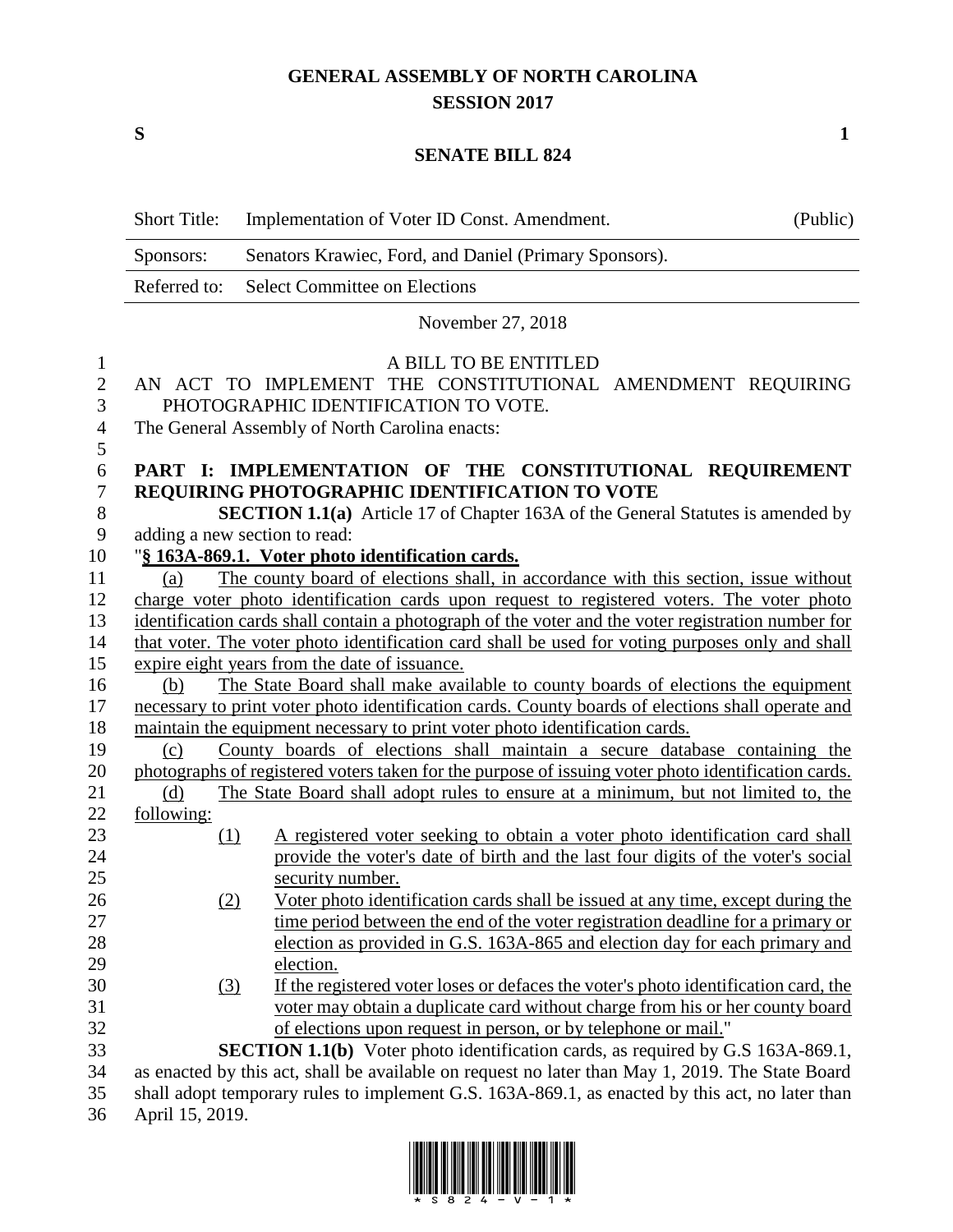| <b>General Assembly Of North Carolina</b>                                                              |                            |                                                                                                                                                              | <b>Session 2017</b>                                             |
|--------------------------------------------------------------------------------------------------------|----------------------------|--------------------------------------------------------------------------------------------------------------------------------------------------------------|-----------------------------------------------------------------|
|                                                                                                        |                            | <b>SECTION 1.2(a)</b> Article 20 of Chapter 163A of the General Statutes is amended by                                                                       |                                                                 |
| adding a new section to read:                                                                          |                            |                                                                                                                                                              |                                                                 |
|                                                                                                        |                            | "§ 163A-1145.1. Requirement for photo identification to vote in person.                                                                                      |                                                                 |
| (a)                                                                                                    |                            | Photo Identification Required to Vote. – When a voter presents to vote in person, the                                                                        |                                                                 |
|                                                                                                        |                            | voter shall produce any of the following forms of identification that contain a photograph of the                                                            |                                                                 |
| voter:                                                                                                 |                            |                                                                                                                                                              |                                                                 |
| (1)                                                                                                    |                            | Any of the following that is valid and unexpired, or has been expired for one                                                                                |                                                                 |
|                                                                                                        |                            | year or less:                                                                                                                                                |                                                                 |
|                                                                                                        | <u>a.</u>                  | A North Carolina drivers license.                                                                                                                            |                                                                 |
|                                                                                                        | <u>b.</u>                  | A special identification card for nonoperators issued under                                                                                                  |                                                                 |
|                                                                                                        |                            | G.S. 20-37.7 or other form of nontemporary identification issued by                                                                                          |                                                                 |
|                                                                                                        |                            | the Division of Motor Vehicles of the Department of Transportation.                                                                                          |                                                                 |
|                                                                                                        | $\underline{\mathsf{C}}$ . | A United States passport.                                                                                                                                    |                                                                 |
|                                                                                                        | <u>d.</u>                  | A North Carolina voter photo identification card of the voter issued<br>pursuant to G.S. 163A-869.1.                                                         |                                                                 |
|                                                                                                        |                            | A tribal enrollment card issued by a federally recognized tribe.                                                                                             |                                                                 |
|                                                                                                        | $\frac{e}{f}$              | A tribal enrollment card issued by a tribe recognized by this State                                                                                          |                                                                 |
|                                                                                                        |                            | under Chapter 71A of the General Statutes, provided that card meets                                                                                          |                                                                 |
|                                                                                                        |                            | all of the following criteria:                                                                                                                               |                                                                 |
|                                                                                                        |                            | <u>1.</u>                                                                                                                                                    | Is issued in accordance with a process approved by the State    |
|                                                                                                        |                            |                                                                                                                                                              | Board that requires an application and proof of identity        |
|                                                                                                        |                            |                                                                                                                                                              | equivalent to the process for approving a college or university |
|                                                                                                        |                            | identification card in G.S. 163A-1145.2.                                                                                                                     |                                                                 |
|                                                                                                        |                            | Is signed by an elected official of the tribe.<br><u>2.</u>                                                                                                  |                                                                 |
|                                                                                                        | g.                         | A student identification card issued by a constituent institution of The                                                                                     |                                                                 |
|                                                                                                        |                            | University of North Carolina, the North Carolina Community College                                                                                           |                                                                 |
|                                                                                                        |                            | system, or eligible private postsecondary institution as defined in                                                                                          |                                                                 |
|                                                                                                        |                            | G.S. 116-280(3), provided that card is issued in accordance with<br>G.S. 163A-1145.2.                                                                        |                                                                 |
|                                                                                                        | <u>h.</u>                  | An employee identification card issued by a state or local government                                                                                        |                                                                 |
|                                                                                                        |                            | entity, including a charter school, provided that card is issued in                                                                                          |                                                                 |
|                                                                                                        |                            | accordance with G.S. 163A-1145.3.                                                                                                                            |                                                                 |
|                                                                                                        | <u>i.</u>                  | A drivers license or special identification card for nonoperators issued                                                                                     |                                                                 |
|                                                                                                        |                            | by another state, the District of Columbia, or a territory or                                                                                                |                                                                 |
|                                                                                                        |                            | commonwealth of the United States, but only if the voter's voter                                                                                             |                                                                 |
|                                                                                                        |                            | registration was within 90 days of the election.                                                                                                             |                                                                 |
| (2)                                                                                                    |                            | Any of the following, regardless of whether the identification contains a                                                                                    |                                                                 |
|                                                                                                        |                            | printed expiration or issuance date:                                                                                                                         |                                                                 |
|                                                                                                        | a.                         | A military identification card issued by the United States government.                                                                                       |                                                                 |
|                                                                                                        | <u>b.</u>                  | A Veterans Identification Card issued by the United States Department                                                                                        |                                                                 |
|                                                                                                        |                            | of Veterans Affairs for use at Veterans Administration medical                                                                                               |                                                                 |
|                                                                                                        |                            | facilities.                                                                                                                                                  |                                                                 |
| (3)                                                                                                    |                            | Any expired form of identification allowed in this subsection presented by a<br>voter having attained the age of 65 years at the time of presentation at the |                                                                 |
|                                                                                                        |                            | voting place, provided that the identification was unexpired on the voter's                                                                                  |                                                                 |
|                                                                                                        |                            | sixty-fifth birthday.                                                                                                                                        |                                                                 |
| (b)                                                                                                    |                            | Verification of Photo Identification. – After presentation of the required identification                                                                    |                                                                 |
|                                                                                                        |                            | described in subsection (a) of this section, the precinct officials assigned to check registration                                                           |                                                                 |
|                                                                                                        |                            | shall compare the photograph contained on the required identification with the person presenting                                                             |                                                                 |
| to vote. The precinct official shall verify that the photograph is that of the person seeking to vote. |                            |                                                                                                                                                              |                                                                 |
|                                                                                                        |                            | If the precinct official disputes that the photograph contained on the required identification is the                                                        |                                                                 |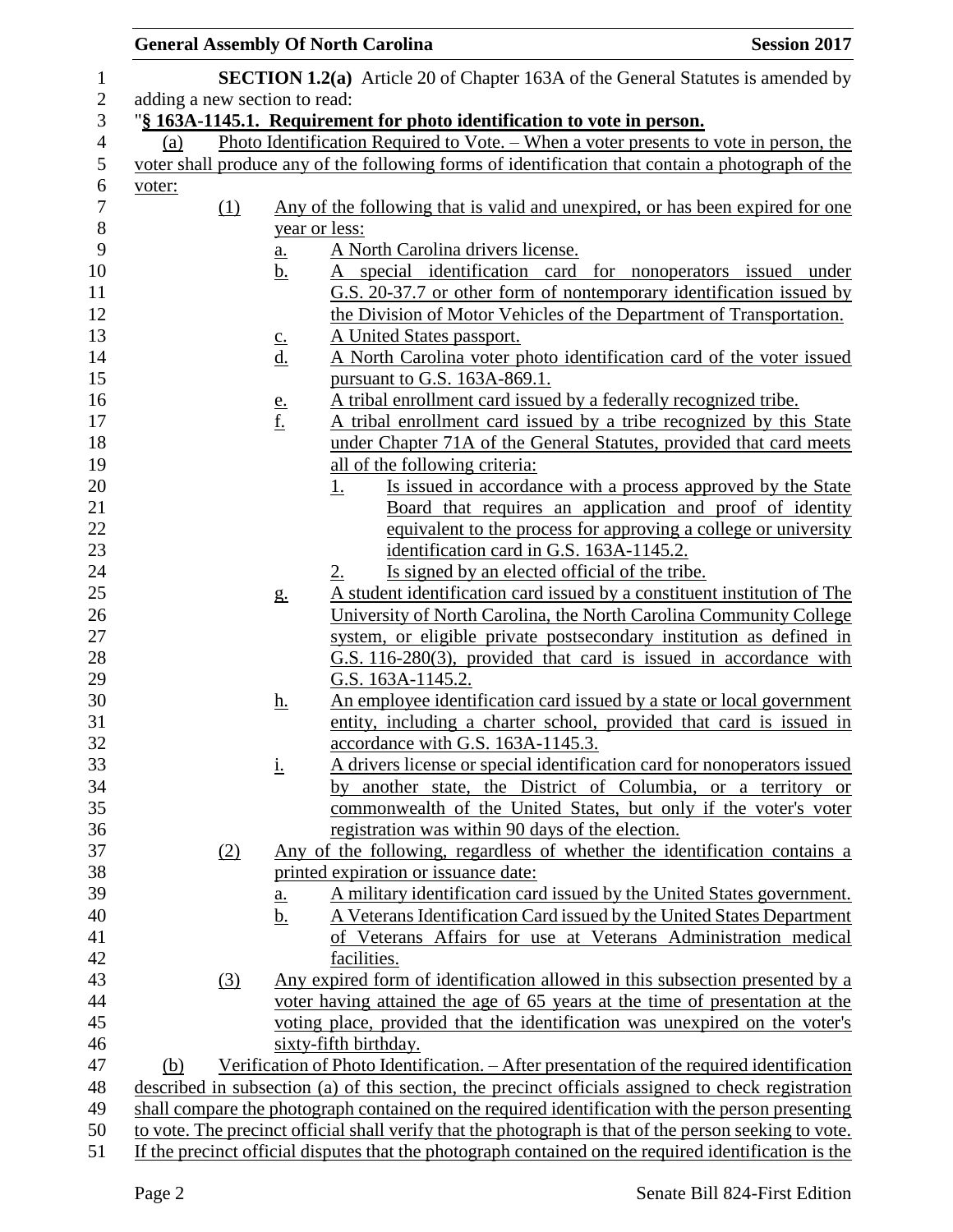|                  |                                 | <b>General Assembly Of North Carolina</b>                                                              | <b>Session 2017</b> |
|------------------|---------------------------------|--------------------------------------------------------------------------------------------------------|---------------------|
| 1                |                                 | person presenting to vote, a challenge shall be conducted in accordance with the procedures of         |                     |
| $\boldsymbol{2}$ | G.S. 163A-914.                  |                                                                                                        |                     |
| 3                | (c)                             | Provisional Ballot Required Without Photo Identification. - If the registered voter                    |                     |
| $\overline{4}$   |                                 | cannot produce the identification as required in subsection (a) of this section, the voter may cast    |                     |
| 5                |                                 | a provisional ballot that is counted only if the voter brings an acceptable form of photograph         |                     |
| 6                |                                 | identification listed in subsection (a) of this section to the county board of elections no later than |                     |
| 7                |                                 | the end of business on the business day prior to the canvass by the county board of elections as       |                     |
| $8\,$            | provided in G.S. 163A-1172.     |                                                                                                        |                     |
| 9                | (d)                             | <u>Exceptions. – The following exceptions are provided for a voter who does not produce</u>            |                     |
| 10               |                                 | a valid and current photograph identification as required in subsection (a):                           |                     |
| 11               | (1)                             | Religious Objection. – If a voter does not produce an acceptable form of                               |                     |
| 12               |                                 | photograph identification due to a religious objection to being photographed,                          |                     |
| 13               |                                 | the voter may complete an affidavit under penalty of perjury at the voting                             |                     |
| 14               |                                 | place and affirm that the voter: (i) is the same individual who personally                             |                     |
| 15               |                                 | appears at the voting place; (ii) will cast the provisional ballot while voting in                     |                     |
| 16               |                                 | person; and (iii) has a religious objection to being photographed. Upon                                |                     |
| 17               |                                 | completion of the affidavit, the voter may cast a provisional ballot.                                  |                     |
| 18               | (2)                             | Reasonable Impediment. – If a voter does not produce an acceptable form of                             |                     |
| 19               |                                 | photograph identification because the voter suffers from a reasonable                                  |                     |
| 20               |                                 | impediment that prevents the voter from presenting photograph identification,                          |                     |
| 21               |                                 | the voter may complete an affidavit under the penalty of perjury at the voting                         |                     |
| 22               |                                 | place and affirm that the voter: (i) is the same individual who personally                             |                     |
| 23               |                                 | appears at the voting place; (ii) will cast the provisional ballot while voting in                     |                     |
| 24               |                                 | person; and (iii) suffers from a reasonable impediment that prevents the voter                         |                     |
| 25               |                                 | from presenting photograph identification. The voter also shall list the                               |                     |
| 26               |                                 | impediment, unless otherwise prohibited by state or federal law. Upon                                  |                     |
| 27               |                                 | completion of the affidavit, the voter may cast a provisional ballot.                                  |                     |
| 28               | (3)                             | Natural Disaster. – If a voter does not produce an acceptable form of                                  |                     |
| 29               |                                 | photograph identification due to being a victim of a natural disaster occurring                        |                     |
| 30               |                                 | within 60 days before election day that resulted in a disaster declaration by the                      |                     |
| 31               |                                 | President of the United States and the Governor of this State, the voter may                           |                     |
| 32               |                                 | complete an affidavit under penalty of perjury at the voting place and affirm                          |                     |
| 33               |                                 | that the voter: (i) is the same individual who personally appears at the voting                        |                     |
| 34               |                                 | place; (ii) will cast the provisional ballot while voting in person; and (iii) was                     |                     |
| 35               |                                 | a victim of a natural disaster occurring within 60 days before election day that                       |                     |
| 36               |                                 | resulted in a disaster declaration by the President of the United States and the                       |                     |
| 37               |                                 | Governor of this State. Upon completion of the affidavit, the voter may cast a                         |                     |
| 38               |                                 | provisional ballot.                                                                                    |                     |
| 39               | (e)                             | <u>County Board Review of Exceptions. – If the county board of elections determines</u>                |                     |
| 40               |                                 | that the voter voted a provisional ballot only due to the inability to provide proof of identification |                     |
| 41               |                                 | and the required affidavit required in subsection (d) of this section is submitted, the county board   |                     |
| 42               |                                 | of elections shall find that the provisional ballot is valid unless the county board has grounds to    |                     |
| 43               | believe the affidavit is false. |                                                                                                        |                     |
| 44               | (f)                             | Purpose. $-$ The purpose of the identification required pursuant to subsection (a) of this             |                     |
| 45               |                                 | section is to confirm the person presenting to vote is the voter on the voter registration records.    |                     |
| 46               |                                 | Any address listed on the identification is not determinative of a voter's residence for the purpose   |                     |
| 47               |                                 | of voting. A voter's residence for the purpose of voting is determined pursuant to                     |                     |
| 48               | G.S. 163A-842."                 |                                                                                                        |                     |
| 49               |                                 | <b>SECTION 1.2(b)</b> Article 20 of Chapter 163A of the General Statutes is amended by                 |                     |
| 50               | adding a new section to read:   |                                                                                                        |                     |
| $-1$             |                                 |                                                                                                        |                     |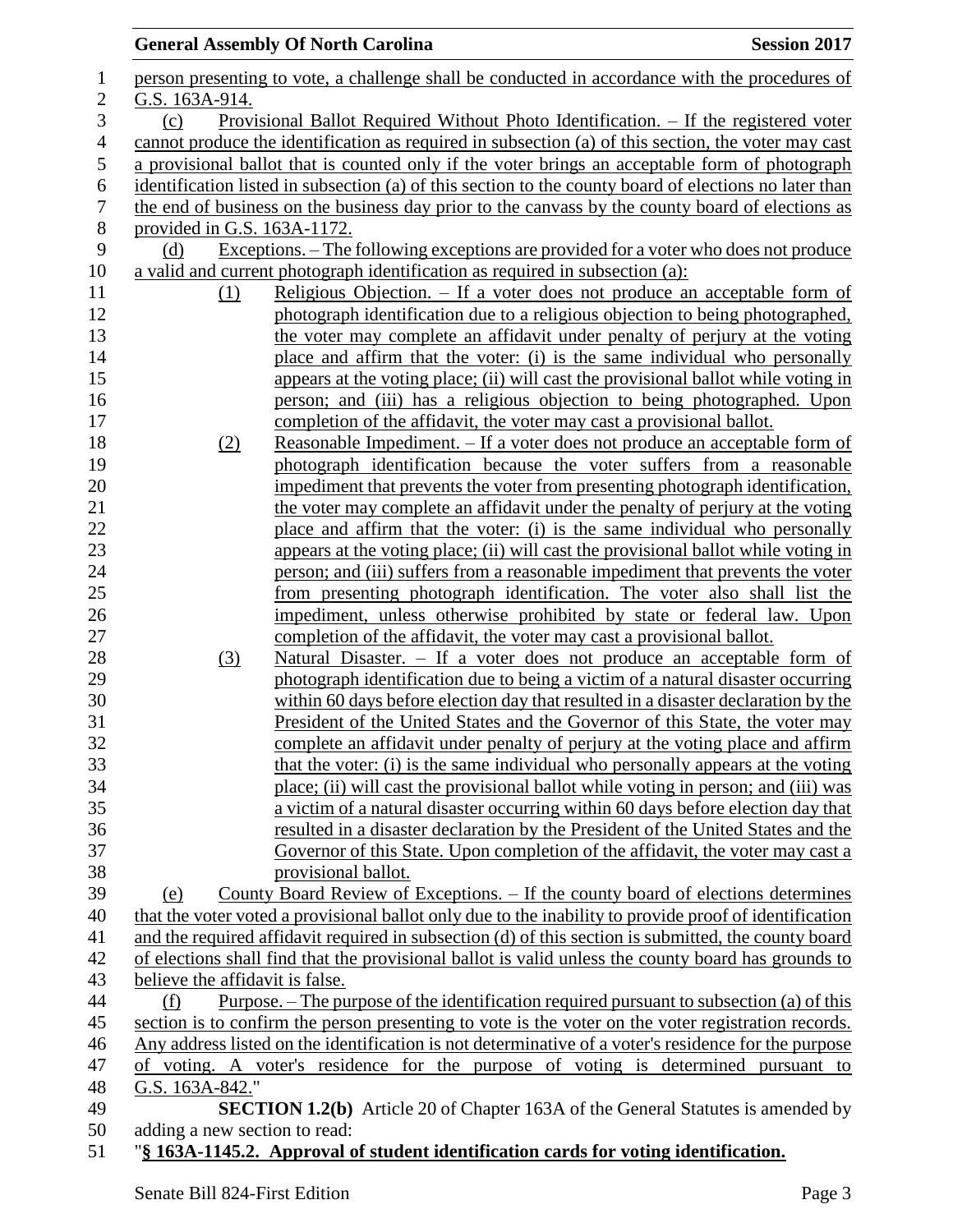|                               | <b>General Assembly Of North Carolina</b>                                                                                        | <b>Session 2017</b>      |
|-------------------------------|----------------------------------------------------------------------------------------------------------------------------------|--------------------------|
| (a)                           | The State Board shall approve the use of student identification cards issued by a                                                |                          |
|                               | constituent institution of The University of North Carolina, the North Carolina Community                                        |                          |
|                               | College system, or eligible private postsecondary institution as defined in G.S. 116-280(3) for                                  |                          |
|                               | voting identification under G.S. 163A-1145.1 if the following criteria are met:                                                  |                          |
| (1)                           | The chancellor, president, or registrar of the university or college submits a                                                   |                          |
|                               | signed letter to the Executive Director of the State Board under penalty of                                                      |                          |
|                               | perjury that the following are true:                                                                                             |                          |
|                               | The identification cards that are issued by the university or college<br>a.                                                      |                          |
|                               | contain photographs of students taken by the university or college or                                                            |                          |
|                               | its agents or contractors.                                                                                                       |                          |
|                               | The identification cards are issued after an enrollment process that<br><u>b.</u>                                                |                          |
|                               | includes methods of confirming the identity of the student that include,                                                         |                          |
|                               | but are not limited to, the social security number, citizenship status,                                                          |                          |
|                               | and birthdate of the student.                                                                                                    |                          |
|                               | The equipment for producing the identification cards is kept in a secure<br>$\underline{c}$ .                                    |                          |
|                               | location.                                                                                                                        |                          |
|                               | Misuse of the equipment for producing the identification cards would<br><u>d.</u>                                                |                          |
|                               | be grounds for student discipline or termination of an employee.                                                                 |                          |
|                               | University or college officials would report any misuse of student<br><u>e.</u>                                                  |                          |
|                               | identification<br>card<br>equipment<br>to                                                                                        | law<br>enforcement<br>if |
|                               | G.S. 163A-1389(19) was potentially violated.                                                                                     |                          |
|                               | <u>f.</u><br>The cards issued by the university or college contain a date of                                                     |                          |
|                               | expiration, effective January 1, 2021.                                                                                           |                          |
|                               | The university or college provides copies of standard identification<br>$g_{\cdot}$                                              |                          |
|                               | cards to the State Board to assist with training purposes.                                                                       |                          |
| (2)                           | The university or college complies with any other reasonable security                                                            |                          |
|                               | measures determined by the State Board to be necessary for the protection and<br>security of the student identification process. |                          |
| (b)                           | The State Board shall approve the use of student identification cards issued by a                                                |                          |
|                               | constituent institution of The University of North Carolina, the North Carolina Community                                        |                          |
|                               | College system, or eligible private postsecondary institution as defined in G.S. 116-280(3) every                                |                          |
| four years.                   |                                                                                                                                  |                          |
| (c)                           | The State Board shall produce a list of participating universities and colleges every                                            |                          |
|                               | four years. The list shall be published on the State Board's Web site and distributed to every                                   |                          |
| county board of elections."   |                                                                                                                                  |                          |
|                               | <b>SECTION 1.2(c)</b> Article 20 of Chapter 163A of the General Statutes is amended by                                           |                          |
| adding a new section to read: |                                                                                                                                  |                          |
|                               | "§ 163A-1145.3. Approval of employee identification cards for voting identification.                                             |                          |
| (a)                           | The State Board shall approve the use of employee identification card issued by a                                                |                          |
|                               | state or local government entity, including a charter school, for voting identification under                                    |                          |
|                               | G.S. 163A-1145.1 if the following criteria are met:                                                                              |                          |
| (1)                           | The head elected official or lead human resources employee of the state or                                                       |                          |
|                               | local government entity or charter school submits a signed letter to the                                                         |                          |
|                               | Executive Director of the State Board under penalty of perjury that the                                                          |                          |
|                               | following are true:                                                                                                              |                          |
|                               | The identification cards that are issued by the state or local government<br>$\underline{a}$ .                                   |                          |
|                               | entity contain photographs of the employees taken by the employing                                                               |                          |
|                               | entity or its agents or contractors.                                                                                             |                          |
|                               | The identification cards are issued after an employment application<br><u>b.</u>                                                 |                          |
|                               | process that includes methods of confirming the identity of the                                                                  |                          |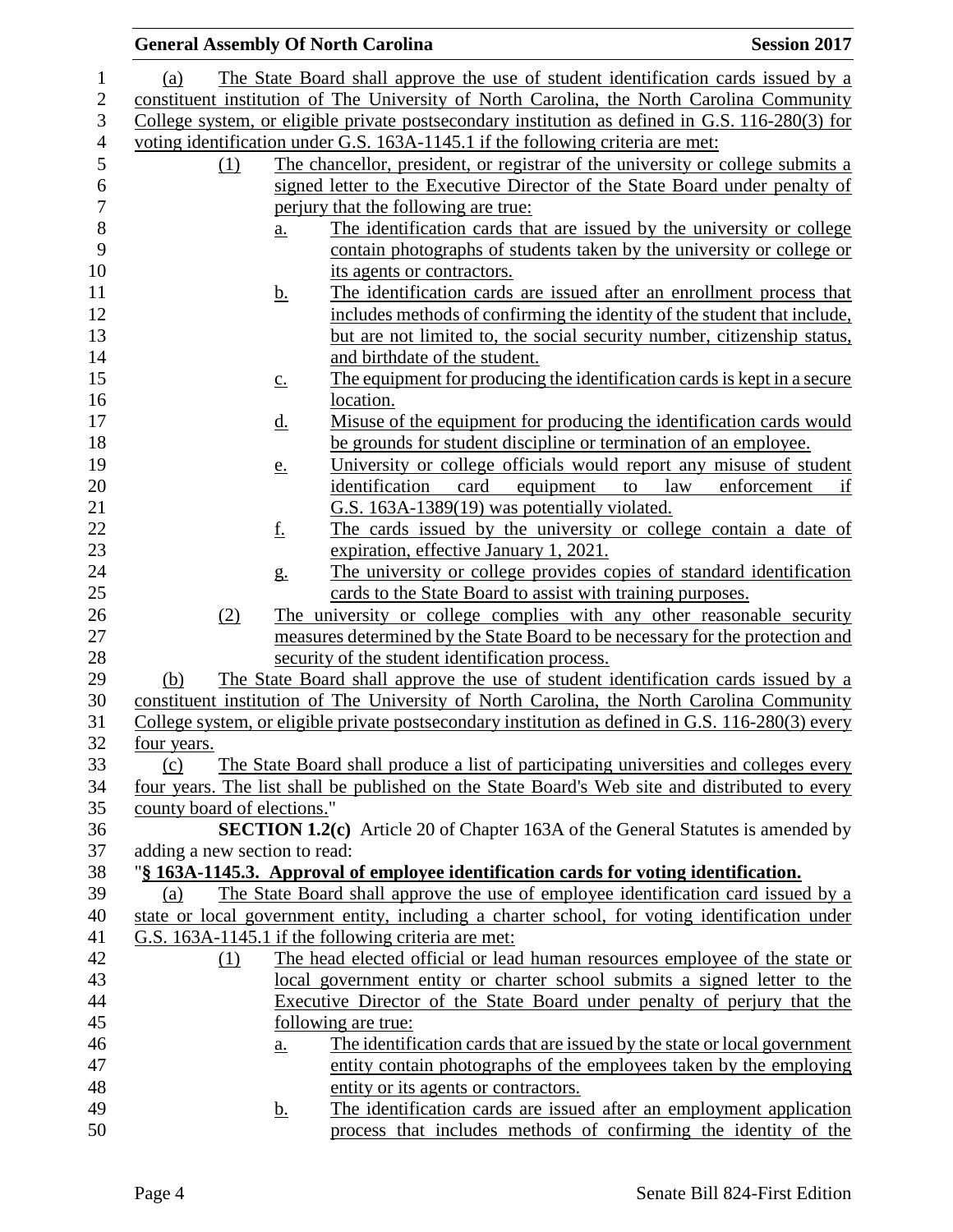| <b>General Assembly Of North Carolina</b>        |                                                                                                    |           |             | <b>Session 2017</b> |
|--------------------------------------------------|----------------------------------------------------------------------------------------------------|-----------|-------------|---------------------|
|                                                  | employee that include, but are not limited to, the social security                                 |           |             |                     |
|                                                  | number, citizenship status, and birthdate of the employee.                                         |           |             |                     |
| $\underline{c}$ .                                | The equipment for producing the identification cards is kept in a secure                           |           |             |                     |
|                                                  | location.                                                                                          |           |             |                     |
| <u>d.</u>                                        | Misuse of the equipment for producing the identification cards would                               |           |             |                     |
|                                                  | be grounds for termination of an employee.                                                         |           |             |                     |
| <u>e.</u>                                        | State or local officials would report any misuse of student                                        |           |             |                     |
|                                                  | identification<br>card<br>equipment                                                                | law<br>to | enforcement | if                  |
|                                                  | G.S. 163A-1389(19) was potentially violated.                                                       |           |             |                     |
| <u>f.</u>                                        | The cards issued by the state or local government entity contain a date                            |           |             |                     |
|                                                  | of expiration, effective January 1, 2021.                                                          |           |             |                     |
| g <sub>1</sub>                                   | The state or local government entity provides copies of standard                                   |           |             |                     |
|                                                  | identification cards to the State Board to assist with training purposes.                          |           |             |                     |
| (2)                                              | The state or local government entity complies with any other reasonable                            |           |             |                     |
|                                                  | security measures determined by the State Board to be necessary for the                            |           |             |                     |
|                                                  | protection and security of the employee identification process.                                    |           |             |                     |
| (b)                                              | The State Board shall approve the use of employee identification cards issued by a                 |           |             |                     |
|                                                  | state or local government entity, including a charter school, every four years.                    |           |             |                     |
| (c)                                              | The State Board shall produce a list of participating employing entities every four                |           |             |                     |
|                                                  | years. The list shall be published on the State Board's Web site and distributed to every county   |           |             |                     |
| board of elections."                             |                                                                                                    |           |             |                     |
|                                                  | <b>SECTION</b> 1.2(d) Notwithstanding G.S. 163A-1145.1, 163A-1145.2, and                           |           |             |                     |
|                                                  | 163A-1145.3, the State Board shall approve (i) tribal enrollment cards issued by a tribe           |           |             |                     |
|                                                  | recognized by this State under Chapter 71A of the General Statutes; (ii) student identification    |           |             |                     |
|                                                  | cards issued by a constituent institution of The University of North Carolina, the North Carolina  |           |             |                     |
|                                                  | Community College system, or eligible private postsecondary institution as defined in              |           |             |                     |
|                                                  | G.S. 116-280(3); and (iii) employee identification cards issued by a state or local government     |           |             |                     |
|                                                  | entity, including a charter school, for use as voting identification under G.S. 163A-1145.1 no     |           |             |                     |
|                                                  | later than March 15, 2019, for use in primaries and elections held in 2019 and 2020, and again     |           |             |                     |
|                                                  | no later than May 15, 2021, for elections held on or after that date. The State Board shall adopt  |           |             |                     |
|                                                  | temporary rules on reasonable security measures for use of student or employee identification      |           |             |                     |
|                                                  | cards for voting identification in G.S. 163A-1145.2 and G.S. 163A-1145.3 no later than February    |           |             |                     |
|                                                  | 1, 2019. The State Board shall adopt permanent rules on reasonable security measures for use of    |           |             |                     |
|                                                  | student or employee identification cards for voting identification in G.S. 163A-1145.2 and         |           |             |                     |
|                                                  | G.S. 163A-1145.3 no later than May 15, 2021. The State Board shall produce the initial list of     |           |             |                     |
|                                                  | participating institutions and employing entities no later than April 1, 2019.                     |           |             |                     |
| SECTION 1.2(e)                                   | Notwithstanding G.S. 163A-1145.1, 163A-1145.2,                                                     |           |             | and                 |
|                                                  | 163A-1145.3, a student identification card issued by a constituent institution of The University   |           |             |                     |
|                                                  | of North Carolina, the North Carolina Community College system, or eligible private                |           |             |                     |
|                                                  | postsecondary institution as defined in G.S. 116-280(3) or an employee identification card issued  |           |             |                     |
|                                                  | by state or local government entity that does not contain an expiration date shall be eligible for |           |             |                     |
| use in any election held before January 1, 2021. |                                                                                                    |           |             |                     |
|                                                  | <b>SECTION 1.2(f)</b> Notwithstanding G.S. 163A-1145.1(d)(2), for elections held in                |           |             |                     |
|                                                  | 2019, any voter who does not present a photograph identification listed as acceptable in           |           |             |                     |
|                                                  | G.S. 163A-1145.1(a) when presenting to vote in person shall be allowed to complete a reasonable    |           |             |                     |
|                                                  | impediment affidavit and cast a provisional ballot, listing as the impediment not being aware of   |           |             |                     |
|                                                  | the requirement to present photograph identification when voting in person or failing to bring     |           |             |                     |
| photograph identification to the voting place.   |                                                                                                    |           |             |                     |
|                                                  | SECTION 1.3 G.S. 20-37.7 reads as rewritten:                                                       |           |             |                     |
| "§ 20-37.7. Special identification card.         |                                                                                                    |           |             |                     |
|                                                  |                                                                                                    |           |             |                     |
|                                                  |                                                                                                    |           |             |                     |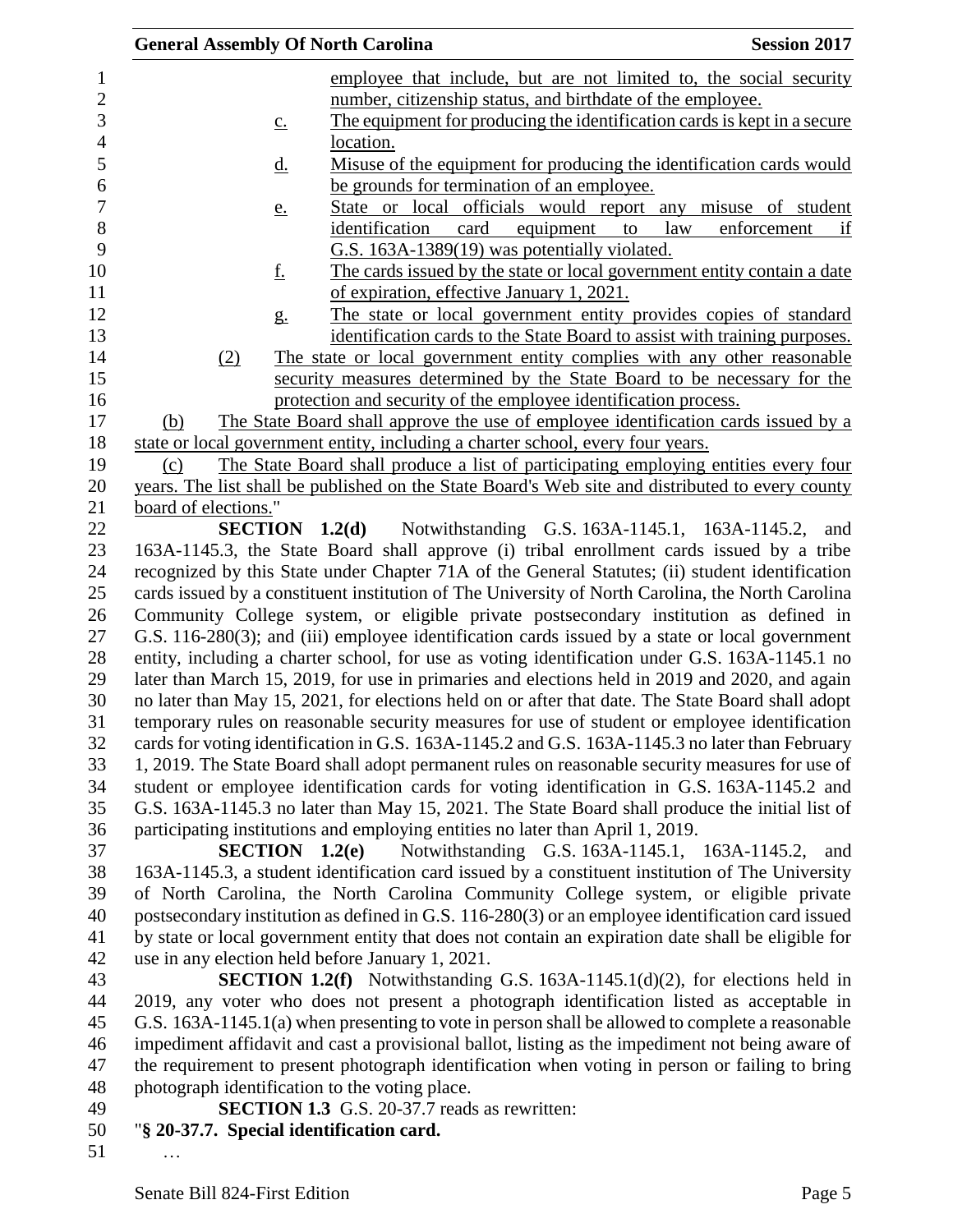|                                                                                                                                                           | <b>General Assembly Of North Carolina</b>                                                                                                                  | <b>Session 2017</b> |
|-----------------------------------------------------------------------------------------------------------------------------------------------------------|------------------------------------------------------------------------------------------------------------------------------------------------------------|---------------------|
| (d)                                                                                                                                                       | Expiration and Fee. $- A$ special identification card issued to a person for the first time                                                                |                     |
|                                                                                                                                                           | under this section expires when a drivers license issued on the same day to that person would                                                              |                     |
|                                                                                                                                                           | expire. A special identification card renewed under this section expires when a drivers license                                                            |                     |
|                                                                                                                                                           | renewed by the card holder on the same day would expire.                                                                                                   |                     |
|                                                                                                                                                           | The fee for a special identification card is the same as the fee set in G.S. 20-14 for a duplicate                                                         |                     |
|                                                                                                                                                           | license. The fee does not apply to a special identification card issued to a resident of this State as                                                     |                     |
| follows:                                                                                                                                                  |                                                                                                                                                            |                     |
|                                                                                                                                                           |                                                                                                                                                            |                     |
| (1)                                                                                                                                                       | The applicant is legally blind.                                                                                                                            |                     |
| (2)                                                                                                                                                       | The applicant is at least $70-17$ years old.                                                                                                               |                     |
| (3)                                                                                                                                                       | The applicant or who has been issued a drivers license but the drivers license                                                                             |                     |
|                                                                                                                                                           | is cancelled under G.S. $20-15$ , in accordance with G.S. $20-9(e)$ and (g), as a                                                                          |                     |
|                                                                                                                                                           | result of a physical or mental disability or disease.                                                                                                      |                     |
| (4)                                                                                                                                                       | The applicant is homeless. To obtain a special identification card without                                                                                 |                     |
|                                                                                                                                                           | paying a fee, a homeless person must present a letter to the Division from the                                                                             |                     |
|                                                                                                                                                           | director of a facility that provides care or shelter to homeless persons verifying                                                                         |                     |
|                                                                                                                                                           | that the person is homeless.                                                                                                                               |                     |
| $\left(5\right)$                                                                                                                                          | The applicant is registered to vote in this State and does not have photo<br>identification acceptable under G.S. 163A-1145. To obtain a special           |                     |
|                                                                                                                                                           |                                                                                                                                                            |                     |
|                                                                                                                                                           | identification card without paying a fee, a registered voter shall sign a                                                                                  |                     |
|                                                                                                                                                           | declaration stating the registered voter is registered and does not have other<br>photo identification acceptable under G.S. 163A-1145. The Division shall |                     |
|                                                                                                                                                           | verify that voter registration prior to issuing the special identification card.                                                                           |                     |
|                                                                                                                                                           | Any declaration shall prominently include the penalty under                                                                                                |                     |
|                                                                                                                                                           | G.S. 163A-1389(13) for falsely making the declaration.                                                                                                     |                     |
| (6)                                                                                                                                                       | The applicant is appearing before the Division for the purpose of registering                                                                              |                     |
|                                                                                                                                                           | to vote in accordance with G.S. 163A 883 and does not have other photo                                                                                     |                     |
|                                                                                                                                                           | identification acceptable under G.S. 163A-1145. To obtain a special                                                                                        |                     |
|                                                                                                                                                           | identification card without paying a fee, that applicant shall sign a declaration                                                                          |                     |
|                                                                                                                                                           | stating that applicant is registering to vote and does not have other photo                                                                                |                     |
|                                                                                                                                                           | identification acceptable under G.S. 163A-1145. Any declaration shall                                                                                      |                     |
|                                                                                                                                                           | prominently include the penalty under G.S. 163A-1389(13) for falsely making                                                                                |                     |
|                                                                                                                                                           | the declaration.                                                                                                                                           |                     |
| (7)                                                                                                                                                       | The applicant has a developmental disability. To obtain a special identification                                                                           |                     |
|                                                                                                                                                           | card without paying a fee pursuant to this subdivision, an applicant must                                                                                  |                     |
|                                                                                                                                                           | present a letter from his or her primary care provider certifying that the                                                                                 |                     |
|                                                                                                                                                           | applicant has a developmental disability. For purposes of this subdivision, the                                                                            |                     |
|                                                                                                                                                           | term "developmental disability" has the same meaning as in G.S. 122C-3.                                                                                    |                     |
|                                                                                                                                                           |                                                                                                                                                            |                     |
| (d2)                                                                                                                                                      | Notwithstanding subsection (b) of this section, for a person whose valid drivers                                                                           |                     |
|                                                                                                                                                           | license, permit, or endorsement, is required to be seized or surrendered due to cancellation,                                                              |                     |
|                                                                                                                                                           | disqualification, suspension, or revocation under applicable State law, the Division shall issue a                                                         |                     |
|                                                                                                                                                           | special identification card to that person without application, if eligible to receive a special                                                           |                     |
| identification card, upon receipt of the seized or surrendered document. The Division shall issue                                                         |                                                                                                                                                            |                     |
| and mail, via first-class mail to that person's address on file, a special identification card pursuant                                                   |                                                                                                                                                            |                     |
| to this subsection at no charge.                                                                                                                          |                                                                                                                                                            |                     |
| $\ldots \overset{\text{\normalsize{\hspace{1pt}\text{\normalsize{\hspace{1pt}\text{\scriptsize{\hspace{1pt}\text{\scriptsize{\hspace{1pt}}}}}}}}}{\cdot}$ |                                                                                                                                                            |                     |
|                                                                                                                                                           | <b>SECTION 1.4(a)</b> G.S. 163A-1137(a) reads as rewritten:                                                                                                |                     |
| " $(a)$                                                                                                                                                   | Checking Registration. $-$ A person seeking to vote shall enter the voting enclosure                                                                       |                     |
| through the appropriate entrance. A precinct official assigned to check registration shall at once                                                        |                                                                                                                                                            |                     |
|                                                                                                                                                           | ask the voter to state current name and residence address. The voter shall answer by stating                                                               |                     |
| current name and residence address and presenting photo identification in accordance with                                                                 |                                                                                                                                                            |                     |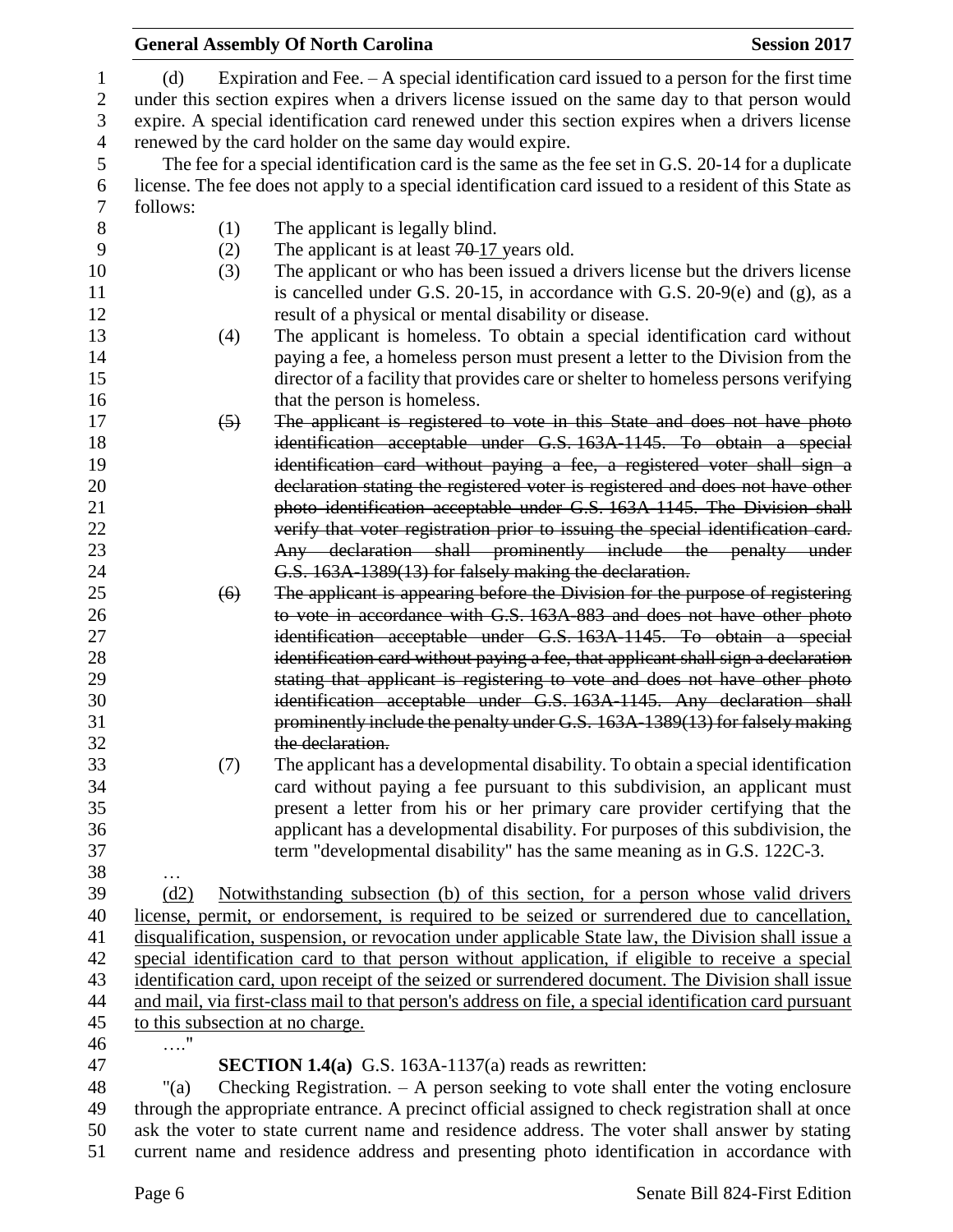### **General Assembly Of North Carolina Session 2017**

 G.S. 163A-1145.G.S. 163A-1145.1. In a primary election, that voter shall also be asked to state, and shall state, the political party with which the voter is affiliated or, if unaffiliated, the authorizing party in which the voter wishes to vote. After examination, that official shall state whether that voter is duly registered to vote in that precinct and shall direct that voter to the voting equipment or to the official assigned to distribute official ballots. If a precinct official states that the person is duly registered, the person shall sign the pollbook, other voting record, or voter authorization document in accordance with subsection (c) of this section before voting." **SECTION 1.4(b)** G.S. 163A-1300(b) reads as rewritten: "(b) Not earlier than the third Wednesday before an election, in which absentee ballots are authorized, in which a voter seeks to vote and not later than 7:00 P.M. on the last Friday before that election, the voter shall appear in person only at the office of the county board of elections, except as provided in G.S. 163A-1303. That voter shall enter the voting enclosure at the board office through the appropriate entrance and shall at once state his or her name and place of residence to an authorized member or employee of the board and present photo identification in 15 accordance with G.S. 163A-1145.G.S. 163A-1145.1. In a primary election, the voter shall also state the political party with which the voter affiliates and in whose primary the voter desires to vote, or if the voter is an unaffiliated voter permitted to vote in the primary of a particular party under G.S. 163A-989, the voter shall state the name of the authorizing political party in whose primary he wishes to vote. The board member or employee to whom the voter gives this information shall announce the name and residence of the voter in a distinct tone of voice. After examining the registration records, an employee of the board shall state whether the person seeking to vote is duly registered. If the voter is found to be registered that voter may request that the authorized member or employee of the board furnish the voter with an application form as specified in G.S. 163A-1391. The voter shall complete the application in the presence of the authorized member or employee of the board, and shall deliver the application to that person." **SECTION 1.5(a)** The Bipartisan State Board of Elections and Ethics Enforcement

 (State Board) shall establish an aggressive voter education program concerning the provisions contained in this legislation. The State Board shall educate the public as follows:

- (1) Post information concerning changes contained in this legislation in a conspicuous location at each county board of elections, the State Board's office, and their respective websites.
- (2) Train precinct officials at training sessions required as provided in G.S. 163A-889 to answer questions by voters concerning the changes in this legislation.
- (3) Require documentation describing the changes in this legislation to be disseminated by precinct officials at every election held following the effective date of this act.
- (4) Coordinate with each county board of elections so that at least two seminars are conducted in each county prior to September 1, 2019.
- (5) Coordinate with local and service organizations to provide for additional informational seminars at a local or statewide level.
- (6) Coordinate with local media outlets, county boards of commissions, and county boards of elections to disseminate information in a way that would reasonably inform the public concerning the changes in this legislation, including disseminating the information in Spanish and other languages deemed necessary.
- (7) Provide educational materials regarding the provisions of this act, the requirements to vote absentee, early, or on election day, a description of voting by provisional ballot, and the availability of a free North Carolina voter photo identification card pursuant to G.S. 163A-869.1 to underserved and minority communities.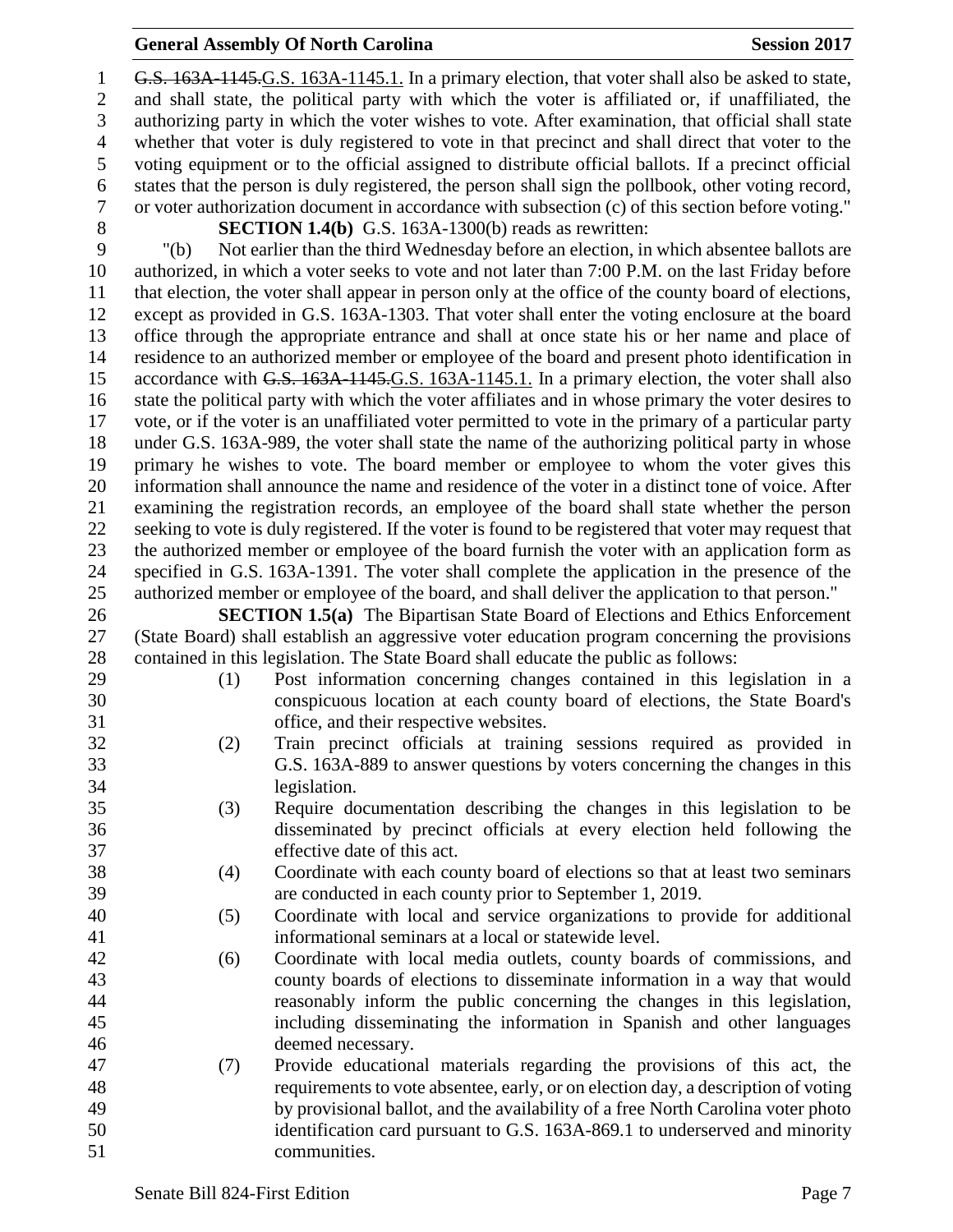|                                                                           | <b>General Assembly Of North Carolina</b>                                                                                                                                                                                                                                                                                                                                                               | <b>Session 2017</b> |
|---------------------------------------------------------------------------|---------------------------------------------------------------------------------------------------------------------------------------------------------------------------------------------------------------------------------------------------------------------------------------------------------------------------------------------------------------------------------------------------------|---------------------|
| (8)<br>$\mathbf{1}$<br>$\overline{2}$<br>3                                | Notify each registered voter who does not have a North Carolina issued<br>drivers license or identification card a notice of the provisions of this act by<br>no later than September 1, 2019. This notice must include the requirements to                                                                                                                                                             |                     |
| $\overline{4}$<br>$\mathfrak s$<br>6                                      | vote absentee, early, or on election day and a description of voting by<br>provisional ballot. It must also state the availability of a free North Carolina<br>voter photo identification card pursuant to G.S. 163A-869.1.                                                                                                                                                                             |                     |
| $\tau$<br>(9)<br>$8\,$<br>9                                               | Mail information to all registered voters twice in 2019 and twice in 2020 that,<br>at a minimum, describes forms of acceptable photo identification when<br>presenting to vote in person, the options for provisional voting for registered                                                                                                                                                             |                     |
| 10<br>11                                                                  | voters who do not present the required photo identification, and a description<br>of voting mail-in absentee.                                                                                                                                                                                                                                                                                           |                     |
| 12<br>(10)<br>13                                                          | In addition to the items above, the State Board may implement additional<br>educational programs in its discretion.                                                                                                                                                                                                                                                                                     |                     |
| 14<br>15<br>16                                                            | <b>SECTION 1.5(b)</b> The State Board is directed to create a list containing all registered<br>voters of North Carolina who are otherwise qualified to vote but do not have a North Carolina<br>drivers license or other form of identification containing a photograph issued by the Division of                                                                                                      |                     |
| 17<br>18<br>19<br>20                                                      | Motor Vehicles of the Department of Transportation, as of September 1, 2019. The list must be<br>made available to any registered voter upon request. The State Board may charge a reasonable<br>fee for the provision of the list in order to recover associated costs of producing the list. The<br>Division of Motor Vehicles must provide the list of persons with a North Carolina drivers license |                     |
| 21<br>22<br>at no cost to the State Board.                                | or other form of identification containing a photograph issued by the Division of Motor Vehicles                                                                                                                                                                                                                                                                                                        |                     |
| 23                                                                        | <b>SECTION 1.5(c)</b> County boards of elections shall make available information                                                                                                                                                                                                                                                                                                                       |                     |
| 24<br>25<br>26<br>election.                                               | describing the changes in this legislation, including acceptable forms of photograph<br>identification, to all voters in the 2019 municipal primary and election and at the 2020 primary                                                                                                                                                                                                                |                     |
| 27<br>28                                                                  | PART II: REPEAL OF UNCODIFIED SECTIONS OF THE VOTER INFORMATION                                                                                                                                                                                                                                                                                                                                         |                     |
| 29<br><b>VERIFICATION ACT</b><br>30<br>31<br>32<br>2015-103, is repealed. | <b>SECTION 2.(a)</b> Sections 1.1, 5.2, 5.4, and 5.5 of S.L. 2013-381 are repealed.<br><b>SECTION 2.(b)</b> Section 5.3 of S.L. 2013-381, as amended by Section 8.(g) of S.L.                                                                                                                                                                                                                           |                     |
| 33                                                                        |                                                                                                                                                                                                                                                                                                                                                                                                         |                     |
| 34<br>35                                                                  | PART III: REPEAL OF CODIFIED SECTIONS OF THE VOTER INFORMATION<br><b>VERIFICATION ACT AND RELATED STATUTES</b>                                                                                                                                                                                                                                                                                          |                     |
| 36<br>37                                                                  | <b>SECTION 3.1(a)</b> G.S. 163A-868 is repealed.<br><b>SECTION 3.1(b)</b> G.S. 163A-869(e) reads as rewritten:                                                                                                                                                                                                                                                                                          |                     |
| 38<br>"(e)<br>39                                                          | Display of Card May Not Be Required to Vote. – No county board of elections may<br>require that a voter registration card be displayed in order to vote. A county board of elections                                                                                                                                                                                                                    |                     |
| 40<br>41                                                                  | may notify a voter that the voter's registration card may be used for the required identification in<br>conjunction with a reasonable impediment declaration in accordance with G.S. 163A-1147."                                                                                                                                                                                                        |                     |
| 42<br>43                                                                  | <b>SECTION 3.1(c)</b> G.S. 163A-913 reads as rewritten:<br>"§ 163A-913. Challenges allowed on day of primary or election.                                                                                                                                                                                                                                                                               |                     |
| 44<br>45                                                                  | On the day of a primary or election, at the time a registered voter offers to vote, any other<br>registered voter of the county may exercise the right of challenge, and when the voter does so                                                                                                                                                                                                         |                     |
| 46<br>as the challenge is heard.<br>47                                    | may enter the voting enclosure to make the challenge, but the voter shall retire therefrom as soon                                                                                                                                                                                                                                                                                                      |                     |
| 48<br>49                                                                  | On the day of a primary or election, any other registered voter of the county may challenge a<br>person for one or more of the following reasons:                                                                                                                                                                                                                                                       |                     |
| 50<br>(1)<br>51<br>(2)                                                    | One or more of the reasons listed in G.S. 163A-911(c).<br>That the person has already voted in that primary or election.                                                                                                                                                                                                                                                                                |                     |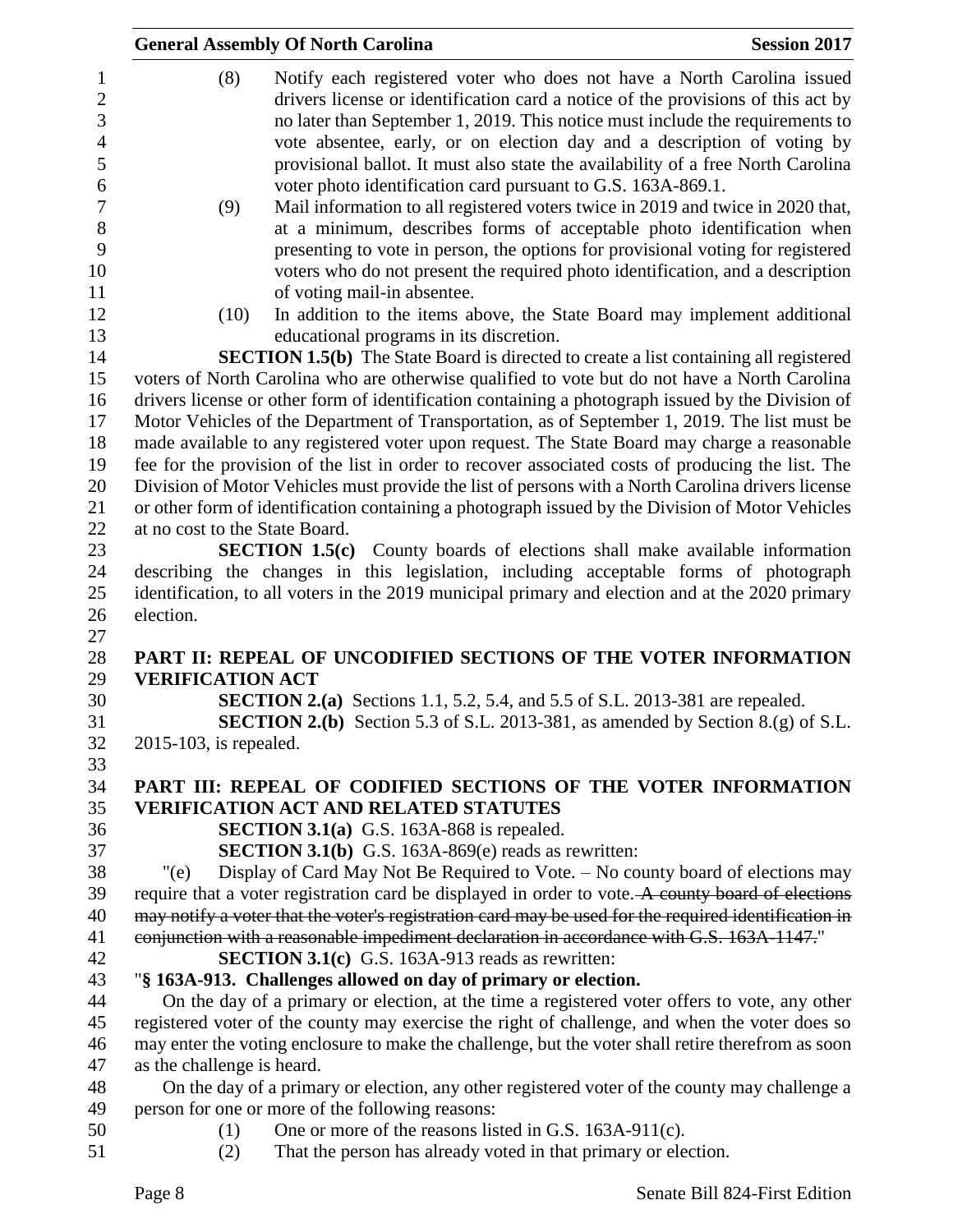| <b>General Assembly Of North Carolina</b>                                                          | <b>Session 2017</b>  |
|----------------------------------------------------------------------------------------------------|----------------------|
| (3)<br>If the challenge is made with respect to voting in a partisan primary, that the             |                      |
| person is a registered voter of another political party.                                           |                      |
| Except as provided in G.S. 163A-1145(d) and G.S. 163A-1146, the voter does<br>(4)                  |                      |
| not present photo identification in accordance with G.S. 163A-1145.                                |                      |
| The voter does not present photo identification in accordance with<br>(4a)                         |                      |
| <u>G.S. 163A-1145.1.</u>                                                                           |                      |
| The chief judge, judge, or assistant appointed under G.S. 163A-815 or 163A-818 may enter           |                      |
| challenges under this section against voters in the precinct for which appointed regardless of the |                      |
| place of residence of the chief judge, judge, or assistant.                                        |                      |
| If a person is challenged under this subsection, and the challenge is sustained under              |                      |
|                                                                                                    |                      |
| G.S. 163A-911(c)(3), the voter may still transfer that voter's registration under G.S. 163A-878(e) |                      |
| if eligible under that section, and the registration shall not be cancelled under G.S. 163A-919(a) |                      |
| if the transfer is made. A person who has transferred that voter's registration under              |                      |
| G.S. $163A-911(c)(3)$ may be challenged at the precinct to which the registration is being         |                      |
| transferred."                                                                                      |                      |
| <b>SECTION 3.1(d)</b> G.S. 163A-1140(b) is repealed.                                               |                      |
| <b>SECTION 3.1(e)</b> G.S. 163A-1145 is repealed.                                                  |                      |
| <b>SECTION 3.1(f)</b> G.S. 163A-1146 is repealed.                                                  |                      |
| <b>SECTION 3.1(g)</b> G.S. 163A-1147 is repealed.                                                  |                      |
| <b>SECTION 3.1(h)</b> G.S. 163A-1167 is repealed.                                                  |                      |
| <b>SECTION 3.1(i)</b> G.S. 163A-1168 is repealed.                                                  |                      |
| <b>SECTION 3.1(j)</b> G.S. 163A-1301 is repealed.                                                  |                      |
| <b>SECTION 3.2(a)</b> G.S. 130A-93.1(c) reads as rewritten:                                        |                      |
| Upon verification of voter registration, the State Registrar shall not charge any fee<br>" $(c)$   |                      |
| under subsection (a) of this section to a registered voter who signs a declaration stating the     |                      |
| registered voter is registered to vote in this State and does not have a certified copy of that    |                      |
| registered voter's birth certificate or marriage license necessary to obtain photo identification  |                      |
| acceptable under G.S. 163A-1145. G.S. 163A-1145.1. Any declaration shall prominently include       |                      |
| the penalty under G.S. 163A-1389(13) for falsely or fraudulently making the declaration."          |                      |
| <b>SECTION 3.2(b)</b> G.S. 161-10(a)(8) reads as rewritten:                                        |                      |
| Certified Copies of Birth and Death Certificates and Marriage Licenses. – For<br>"(8)              |                      |
| furnishing a certified copy of a death or birth certificate or marriage license                    |                      |
| ten dollars (\$10.00). Provided however, a register of deeds, in accordance with                   |                      |
| G.S. 130A-93, may issue without charge a certified birth certificate to any                        |                      |
| person over the age of 62 years. Provided, however, upon verification of voter                     |                      |
| registration, a register of deeds, in accordance with G.S. 130A-93, shall issue                    |                      |
| without charge a certified copy of a birth certificate or a certified copy of a                    |                      |
| marriage license to any registered voter who declares the registered voter is                      |                      |
| registered to vote in this State and does not have a certified copy of that                        |                      |
| registered voter's birth certificate or marriage license necessary to obtain                       |                      |
| photo identification acceptable under G.S. 163A-1145. G.S. 163A-1145.1.                            |                      |
| declaration<br>shall<br>prominently include<br>Any                                                 | the penalty<br>under |
| G.S. 163A-1389(13) for falsely or fraudulently making the declaration."                            |                      |
| <b>SECTION 3.2(c)</b> G.S. 163A-1389(13) reads as rewritten:                                       |                      |
| For any person falsely to make or present any certificate or other paper to<br>"(13)               |                      |
| qualify any person fraudulently as a voter, or to attempt thereby to secure to                     |                      |
| any person the privilege of voting, including declarations made under this                         |                      |
| Subhapter, G.S. 20-37.7(d)(5), 20-37.7(d)(6), 130A-93.1(c), Subchapter,                            |                      |
| G.S. $130A-93.1(c)$ , and G.S. $161-10(a)(8)$ ."                                                   |                      |
| <b>SECTION 3.2(d)</b> G.S. 163A-1389 is amended by adding a new subdivision to read:               |                      |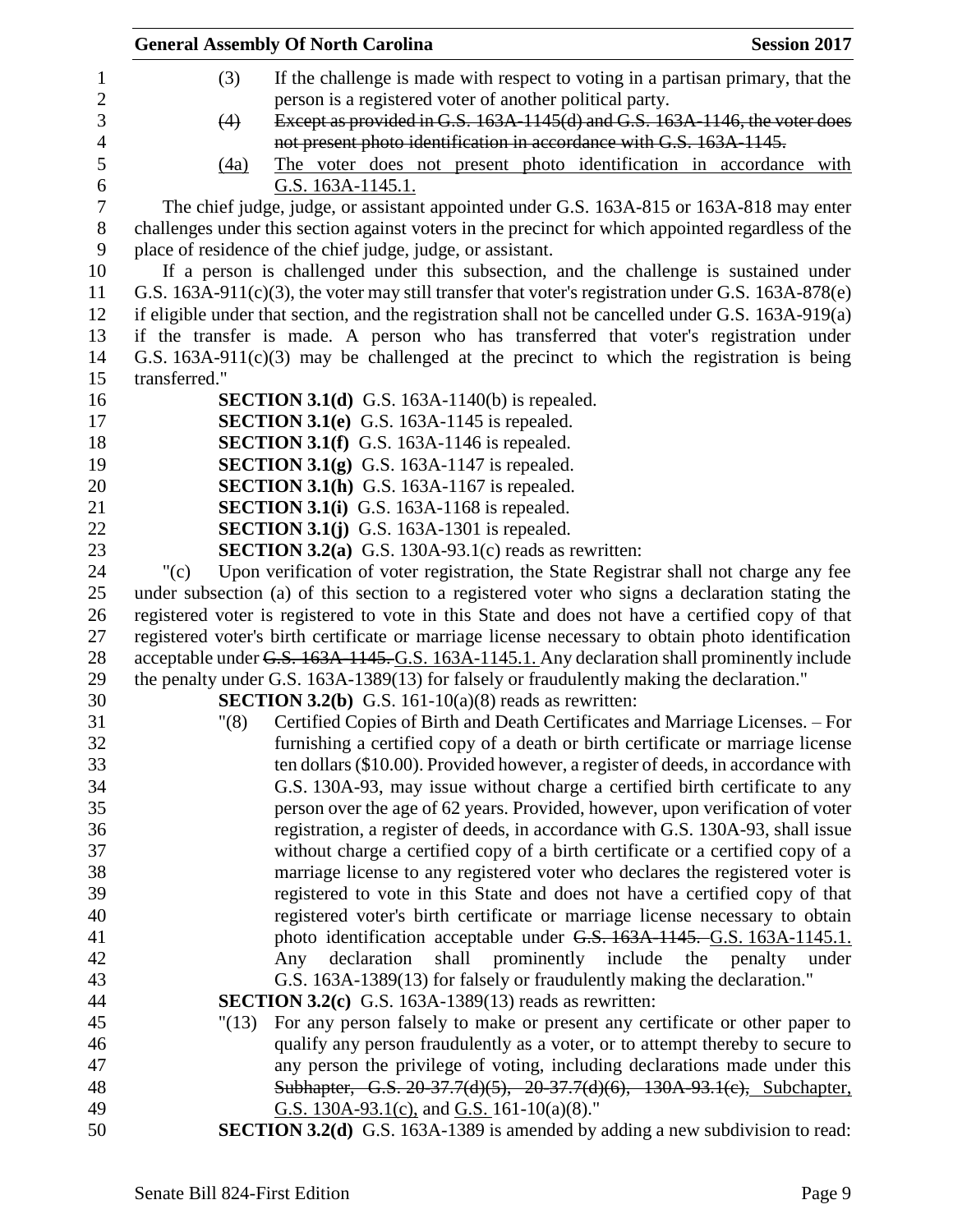|                |              | <b>General Assembly Of North Carolina</b>                                                                                                                                                               | <b>Session 2017</b> |
|----------------|--------------|---------------------------------------------------------------------------------------------------------------------------------------------------------------------------------------------------------|---------------------|
| $\mathbf 1$    | "(19)        | To counterfeit, sell, lend to, or knowingly permit the use of, by one not entitled                                                                                                                      |                     |
| $\overline{2}$ |              | thereto, a form of photo identification provided in G.S. 163A-1145.1 for the                                                                                                                            |                     |
| 3              |              | purposes of voting."                                                                                                                                                                                    |                     |
| $\overline{4}$ |              | SECTION 3.3 G.S. 163A-821 reads as rewritten:                                                                                                                                                           |                     |
| 5              |              | "§ 163A-821. Observers; appointment.                                                                                                                                                                    |                     |
| 6              | (a)          | The chair of each political party in the county shall have the right to designate two                                                                                                                   |                     |
| 7              |              | observers to attend each voting place at each primary and election and such observers may, at the                                                                                                       |                     |
| 8              |              | option of the designating party chair, be relieved during the day of the primary or election after                                                                                                      |                     |
| 9              |              | serving no less than four hours and provided the list required by this section to be filed by each                                                                                                      |                     |
| 10             |              | chair contains the names of all persons authorized to represent such chair's political party. The                                                                                                       |                     |
| 11             |              | chair of each political party in the county shall have the right to designate 10 additional at-large                                                                                                    |                     |
| 12<br>13       |              | observers who are residents of that county who may attend any voting place in that county. The                                                                                                          |                     |
| 14             |              | chair of each political party in the State shall have the right to designate up to 100 additional<br>at-large observers who are residents of the State who may attend any voting place in the State.    |                     |
| 15             |              | The list submitted by the chair of the political party may be amended between the one-stop period                                                                                                       |                     |
| 16             |              | under G.S. 163A-1300, 163A-1301, 163A-1302, 163A-1303, and 163A-1304 and general                                                                                                                        |                     |
| 17             |              | election day to substitute one or all at-large observers for election day. Not more than two                                                                                                            |                     |
| 18             |              | observers from the same political party shall be permitted in the voting enclosure at any time,                                                                                                         |                     |
| 19             |              | except that in addition one of the at-large observers from each party may also be in the voting                                                                                                         |                     |
| 20             |              | enclosure. This right shall not extend to the chair of a political party during a primary unless that                                                                                                   |                     |
| 21             |              | party is participating in the primary. In any election in which an unaffiliated candidate is named                                                                                                      |                     |
| 22             |              | on the ballot, the candidate or the candidate's campaign manager shall have the right to appoint                                                                                                        |                     |
| 23             |              | two observers for each voting place consistent with the provisions specified herein. Persons                                                                                                            |                     |
| 24             |              | appointed as observers by the chair of a county political party must be registered voters of the                                                                                                        |                     |
| 25             |              | county for which appointed and must have good moral character. Persons appointed as observers                                                                                                           |                     |
| 26             |              | by the chair of a State political party must be registered voters of the State and must have good                                                                                                       |                     |
| 27             |              | moral character. No person who is a candidate on the ballot in a primary or election may serve                                                                                                          |                     |
| 28             |              | as an observer or runner in that primary or election. Observers shall take no oath of office.                                                                                                           |                     |
| 29             | (b)          | Individuals authorized to appoint observers must submit in writing to the chief judge                                                                                                                   |                     |
| 30             |              | of each precinct a signed list of the observers appointed for that precinct, except that the list of                                                                                                    |                     |
| 31             |              | at-large observers authorized in subsection (a) of this section shall be submitted to the county                                                                                                        |                     |
| 32<br>33       |              | director of elections. Individuals authorized to appoint observers must, prior to 10:00 A.M. on<br>the fifth day prior to any primary or general election, submit in writing to the chair of the county |                     |
| 34             |              | board of elections two signed copies of a list of observers appointed by them, designating the                                                                                                          |                     |
| 35             |              | precinct or at-large status for which each observer is appointed. Before the opening of the voting                                                                                                      |                     |
| 36             |              | place on the day of a primary or general election, the chair shall deliver one copy of the list to                                                                                                      |                     |
| 37             |              | the chief judge for each affected precinct, except that the list of at-large observers shall be                                                                                                         |                     |
| 38             |              | provided by the county director of elections to the chief judge. The chair shall retain the other                                                                                                       |                     |
| 39             |              | copy. The chair, or the chief judge and judges for each affected precinct, may for good cause                                                                                                           |                     |
| 40             |              | reject any appointee and require that another be appointed. The names of any persons appointed                                                                                                          |                     |
| 41             |              | in place of those persons rejected shall be furnished in writing to the chief judge of each affected                                                                                                    |                     |
| 42             |              | precinct no later than the time for opening the voting place on the day of any primary or general                                                                                                       |                     |
| 43             |              | election, either by the chair of the county board of elections or the person making the substitute                                                                                                      |                     |
| 44             | appointment. |                                                                                                                                                                                                         |                     |

 If party chairs appoint observers at one-stop sites under G.S. 163A-1300, 163A-1301, 163A-1302, 163A-1303, and 163A-1304, those party chairs shall provide a list of the observers appointed before 10:00 A.M. on the fifth day before the observer is to observe. At-large observers may serve at any one-stop site. …."

- 
- 
- **SECTION 3.4(a)** G.S. 163A-867(g)(2) reads as rewritten: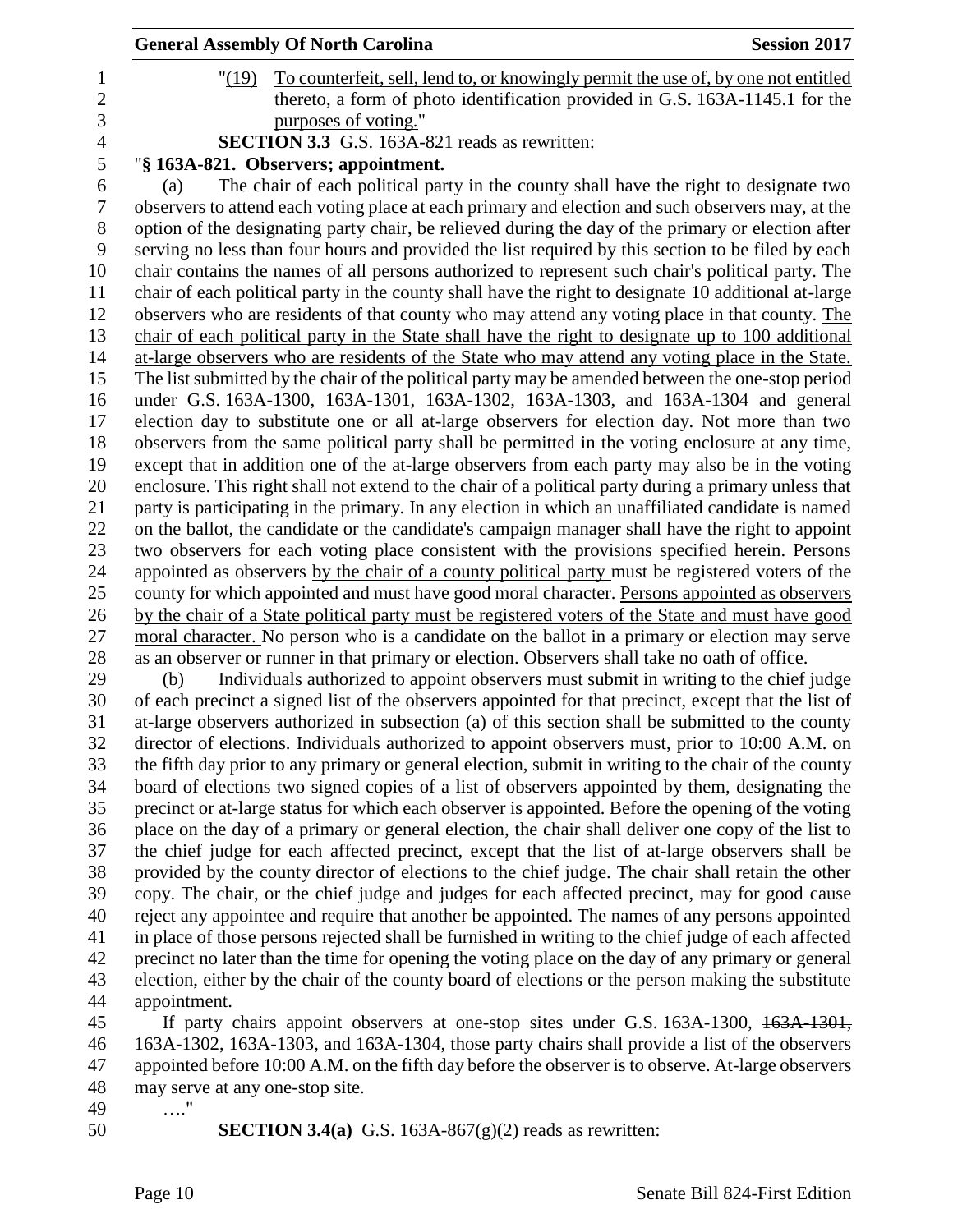|                                     | <b>General Assembly Of North Carolina</b>                                                                                                                                                                                                                    | <b>Session 2017</b> |
|-------------------------------------|--------------------------------------------------------------------------------------------------------------------------------------------------------------------------------------------------------------------------------------------------------------|---------------------|
| $\mathbf{1}$<br>$\overline{c}$<br>3 | "(2)<br>If the Postal Service has returned as undeliverable a notice sent within 25 days<br>before the election to the applicant under subsection (c) of this section, then<br>the applicant may vote only in person in that first election and may not vote |                     |
| $\overline{4}$<br>5<br>6            | by absentee ballot except in person under G.S. 163A-1300, 163A-1301,<br>163A-1302, 163A-1303, and 163A-1304. The county board of elections shall<br>establish a procedure at the voting site for:                                                            |                     |
| $\boldsymbol{7}$                    | Obtaining the correct address of any person described in this<br>a.                                                                                                                                                                                          |                     |
| $8\,$                               | subdivision who appears to vote in person; and                                                                                                                                                                                                               |                     |
| 9                                   | Assuring that the person votes in the proper place and in the proper<br>b.                                                                                                                                                                                   |                     |
| 10                                  | contests.                                                                                                                                                                                                                                                    |                     |
| 11                                  | If a notice mailed under subsection $(c)$ or subsection $(e)$ of this section is                                                                                                                                                                             |                     |
| 12                                  | returned as undeliverable after a person has already voted by absentee ballot,                                                                                                                                                                               |                     |
| 13<br>14                            | then that person's ballot may be challenged in accordance with<br>G.S. 163A-916."                                                                                                                                                                            |                     |
| 15                                  | SECTION 3.4(b) G.S. 163A-1133(b) reads as rewritten:                                                                                                                                                                                                         |                     |
| 16                                  | Photographing Voters Prohibited. - No person shall photograph, videotape, or<br>" $(b)$                                                                                                                                                                      |                     |
| 17                                  | otherwise record the image of any voter within the voting enclosure, except with the permission                                                                                                                                                              |                     |
| 18                                  | of both the voter and the chief judge of the precinct. If the voter is a candidate, only the permission                                                                                                                                                      |                     |
| 19                                  | of the voter is required. This subsection shall also apply to one-stop sites under G.S. 163A-1300,                                                                                                                                                           |                     |
| 20                                  | 163A-1301, 163A-1302, 163A-1303, and 163A-1304. This subsection does not apply to cameras                                                                                                                                                                    |                     |
| 21                                  | used as a regular part of the security of the facility that is a voting place or one-stop site."                                                                                                                                                             |                     |
| 22                                  | <b>SECTION 3.4(c)</b> G.S. 163A-1134(e) reads as rewritten:                                                                                                                                                                                                  |                     |
| 23                                  | Buffer Zone and Area for Election-Related Activity at One-Stop Sites. - Except as<br>"(e)                                                                                                                                                                    |                     |
| 24                                  | modified in this subsection, the provisions of this section shall apply to one-stop voting sites in                                                                                                                                                          |                     |
| 25                                  | G.S. 163A-1300, 163A-1301, 163A-1302, 163A-1303, and 163A-1304.                                                                                                                                                                                              |                     |
| 26<br>27                            | Subsection (c) of this section shall not apply.<br>(1)<br>The notice in subsection (d) of this section shall be provided no later than 10<br>(2)                                                                                                             |                     |
| 28                                  | days before the opening of one-stop voting at the site."                                                                                                                                                                                                     |                     |
| 29                                  | <b>SECTION 3.4(d)</b> G.S. 163A-1298(a) reads as rewritten:                                                                                                                                                                                                  |                     |
| 30                                  | Any person who shall, in connection with absentee voting in any election held in this<br>"(a)                                                                                                                                                                |                     |
| 31                                  | State, do any of the acts or things declared in this section to be unlawful, shall be guilty of a Class                                                                                                                                                      |                     |
| 32                                  | I felony. It shall be unlawful:                                                                                                                                                                                                                              |                     |
| 33                                  | (1)<br>For any person except the voter's near relative or the voter's verifiable legal                                                                                                                                                                       |                     |
| 34                                  | guardian to assist the voter to vote an absentee ballot when the voter is voting                                                                                                                                                                             |                     |
| 35                                  | absentee ballot other than under the procedure described in<br>an                                                                                                                                                                                            |                     |
| 36                                  | G.S. 163A-1300, 163A-1301, 163A-1302, 163A-1303, and 163A-1304;                                                                                                                                                                                              |                     |
| 37                                  | provided that if there is not a near relative or legal guardian available to assist                                                                                                                                                                          |                     |
| 38<br>39                            | the voter, the voter may request some other person to give assistance.                                                                                                                                                                                       |                     |
| 40                                  | For any person to assist a voter to vote an absentee ballot under the absentee<br>(2)<br>voting procedure authorized by G.S. 163A-1300, 163A-1301, 163A-1302,                                                                                                |                     |
| 41                                  | 163A-1303, and 163A-1304 except as provided in that section.                                                                                                                                                                                                 |                     |
| 42                                  | For a voter who votes an absentee ballot under the procedures authorized by<br>(3)                                                                                                                                                                           |                     |
| 43                                  | G.S. 163A-1300, 163A-1301, 163A-1302, 163A-1303, and 163A-1304 to                                                                                                                                                                                            |                     |
| 44                                  | vote that voter's absentee ballot outside of the voting booth or private room                                                                                                                                                                                |                     |
| 45                                  | provided to the voter for that purpose in or adjacent to the office of the county                                                                                                                                                                            |                     |
| 46                                  | board of elections or at the additional site provided by G.S. 163A-1302, or to                                                                                                                                                                               |                     |
| 47                                  | receive assistance except as provided in G.S. 163A-1300, 163A-1301,                                                                                                                                                                                          |                     |
| 48                                  | 163A-1302, 163A-1303, and 163A-1304.                                                                                                                                                                                                                         |                     |
| 49                                  | $\ldots$ "                                                                                                                                                                                                                                                   |                     |
| 50                                  | <b>SECTION 3.4(e)</b> G.S. 163A-1300(a) reads as rewritten:                                                                                                                                                                                                  |                     |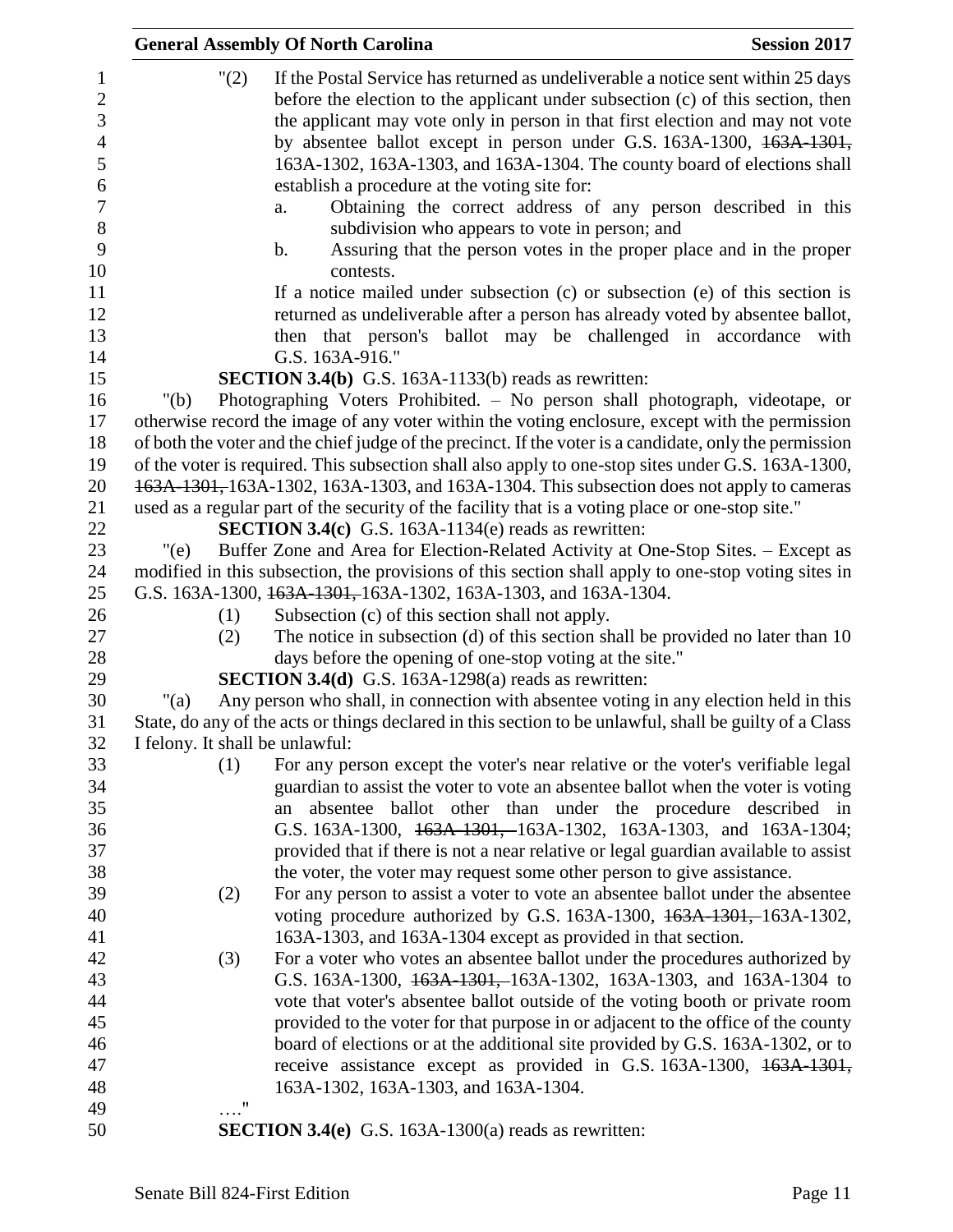#### **General Assembly Of North Carolina Session 2017**

application for absentee ballots, complete the application, and vote under the provisions of this

#### section and G.S. 163A-1301, 163A-1302,G.S. 163A-1302, 163A-1303, and 163A-1304." **SECTION 3.4(f)** G.S. 163A-1300(i) reads as rewritten:

 "(i) Notwithstanding the provisions of G.S. 163A-916(a) and (b), a challenge may be entered against a voter at a one-stop site under G.S. 163A-1303 or during one-stop voting at the county board office. The challenge may be entered by a person conducting one-stop voting under 8 this section and G.S. 163A-1301, 163A-1302, G.S. 163A-1302, 163A-1303, and 163A-1304 or by another registered voter who resides in the same precinct as the voter being challenged. If challenged at the place where one-stop voting occurs, the voter shall be allowed to cast a ballot in the same way as other voters. The challenge shall be made on forms prescribed by the State Board. The challenge shall be heard by the county board of elections in accordance with the procedures set forth in G.S. 163A-916(e)."

"(a) Any voter eligible to vote by absentee ballot under G.S. 163A-1295 may request an

**SECTION 3.4(g)** G.S. 163A-1303 reads as rewritten:

### "**§ 163A-1303. Sites and hours for one-stop voting.**

 (a) Notwithstanding any other provision of G.S. 163A-1300, 163A-1301, 163A-1302, this section, and G.S. 163A-1304, a county board of elections by unanimous vote of all its members may provide for one or more sites in that county for absentee ballots to be applied for and cast under these sections. Every individual staffing any of those sites shall be a member or full-time employee of the county board of elections or an employee of the county board of elections whom the board has given training equivalent to that given a full-time employee. Those sites must be approved by the State Board as part of a Plan for Implementation approved by both the county board of elections and by the State Board which shall also provide adequate security of the ballots and provisions to avoid allowing persons to vote who have already voted. The Plan for Implementation shall include a provision for the presence of political party observers at each one-stop site equivalent to the provisions in G.S. 163A-821 for party observers at voting places on election day. A county board of elections may propose in its Plan not to offer one-stop voting at the county board of elections office; the State Board may approve that proposal in a Plan only if the Plan includes at least one site reasonably proximate to the county board of elections office and the State Board finds that the sites in the Plan as a whole provide adequate coverage of the county's electorate. If a county board of elections has considered a proposed Plan or Plans for Implementation and has been unable to reach unanimity in favor of a Plan, a member or members of that county board of elections may petition the State Board to adopt a plan for it. If petitioned, the State Board may also receive and consider alternative petitions from another member or members of that county board. The State Board may adopt a Plan for that county. The State Board, in that plan, shall take into consideration factors including geographic, demographic, and partisan interests of that county.

 (b) The State Board shall not approve, either in a Plan approved unanimously by a county board of elections or in an alternative Plan proposed by a member or members of that board, a one-stop site in a building that the county board of elections is not entitled under G.S. 163A-1046 to demand and use as an election-day voting place, unless the State Board finds that other equally suitable sites were not available and that the use of the sites chosen will not unfairly advantage or disadvantage geographic, demographic, or partisan interests of that county. In providing the 44 site or sites for one-stop absentee voting under G.S. 163A-1300, 163A-1301, 163A-1302, this section, and G.S. 163A-1304, the county board of elections shall make a request to the State, county, city, local school board, or other entity in control of the building that is supported or maintained, in whole or in part, by or through tax revenues at least 90 days prior to the start of one-stop absentee voting under these sections. The request shall clearly identify the building, or any specific portion thereof, requested the dates and times for which that building or specific portion thereof is requested and the requirement of an area for election related activity. If the State, local governing board, or other entity in control of the building does not respond to the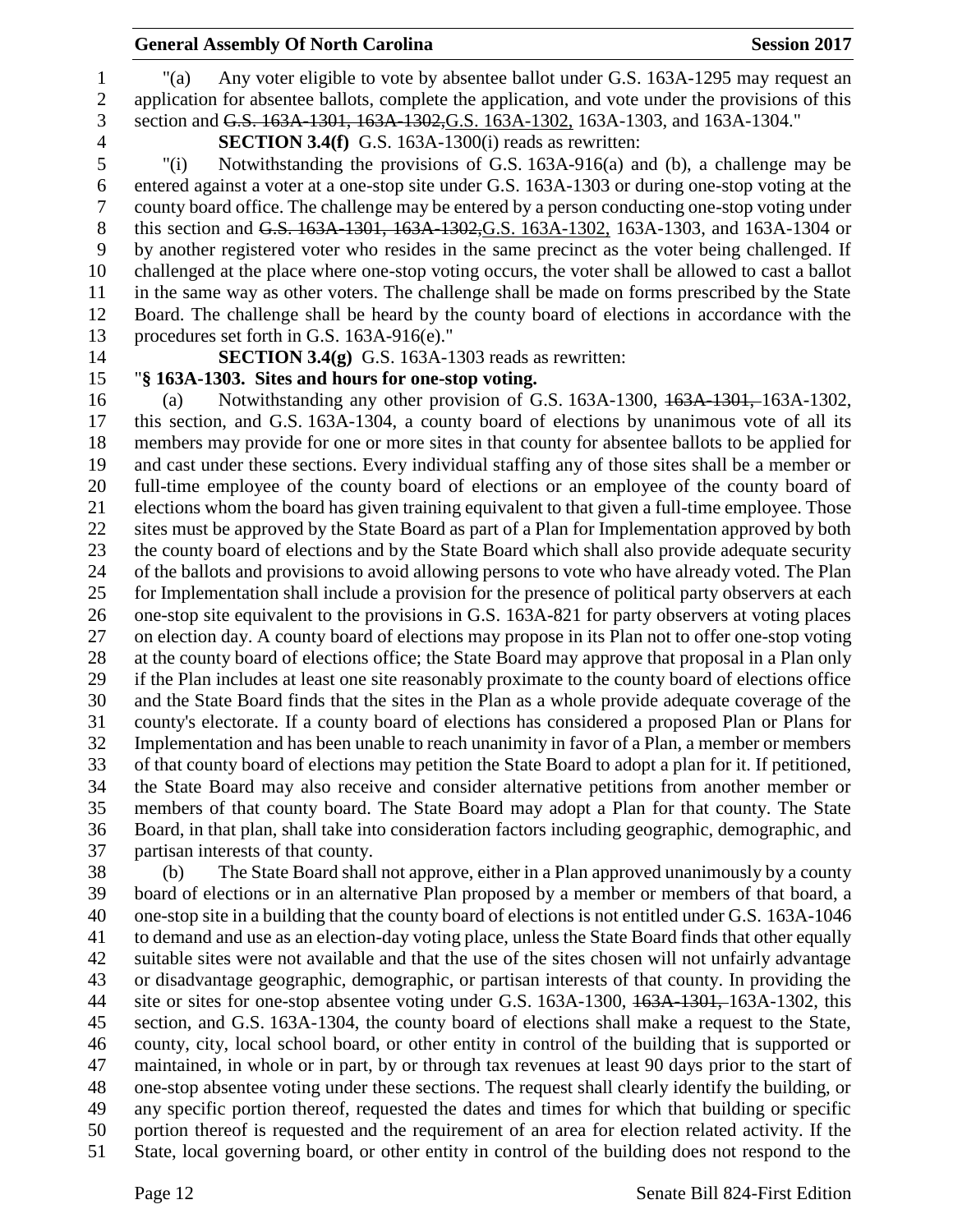# **General Assembly Of North Carolina Session 2017**

| $\mathbf{1}$<br>$\sqrt{2}$ |                                                                                                     | request within 20 days, the building or specific portion thereof may be used for one-stop absentee<br>voting as stated in the request. If the State, local governing board, or other entity in control of the |  |  |
|----------------------------|-----------------------------------------------------------------------------------------------------|---------------------------------------------------------------------------------------------------------------------------------------------------------------------------------------------------------------|--|--|
| 3                          | building or specific portion thereof responds negatively to the request within 20 days, that entity |                                                                                                                                                                                                               |  |  |
| $\overline{4}$             | and the county board of elections shall, in good faith, work to identify a building or specific     |                                                                                                                                                                                                               |  |  |
| 5                          |                                                                                                     | portion thereof in which to conduct one-stop absentee voting under G.S. 163A-1300, 163A-1301,                                                                                                                 |  |  |
| 6                          |                                                                                                     | 163A-1302, this section, and G.S. 163A-1304. If no building or specific portion thereof has been                                                                                                              |  |  |
| $\tau$                     |                                                                                                     | agreed upon within 45 days from the date the county board of elections received a response to                                                                                                                 |  |  |
| $8\,$                      |                                                                                                     | the request, the matter shall be resolved by the State Board.                                                                                                                                                 |  |  |
| 9                          | . "                                                                                                 |                                                                                                                                                                                                               |  |  |
| 10                         |                                                                                                     | <b>SECTION 3.4(h)</b> G.S. 163A-1306 reads as rewritten:                                                                                                                                                      |  |  |
| 11                         |                                                                                                     | "§ 163A-1306. Register of absentee requests, applications, and ballots issued; a public                                                                                                                       |  |  |
| 12                         |                                                                                                     | record.                                                                                                                                                                                                       |  |  |
| 13                         |                                                                                                     | The State Board shall approve an official register in which the county board of elections in                                                                                                                  |  |  |
| 14                         |                                                                                                     | each county of the State shall record the following information:                                                                                                                                              |  |  |
| 15                         | (1)                                                                                                 | Name of voter for whom application and ballots are being requested, and, if                                                                                                                                   |  |  |
| 16                         |                                                                                                     | applicable, the name and address of the voter's near relative or verifiable legal                                                                                                                             |  |  |
| 17                         |                                                                                                     | guardian who requested the application and ballots for the voter.                                                                                                                                             |  |  |
| 18                         | (2)                                                                                                 | Number of assigned voter's application when issued.                                                                                                                                                           |  |  |
| 19                         | (3)                                                                                                 | Precinct in which applicant is registered.                                                                                                                                                                    |  |  |
| 20                         | (4)                                                                                                 | Address to which ballots are to be mailed, or, if the voter voted pursuant to                                                                                                                                 |  |  |
| 21                         |                                                                                                     | G.S. 163A-1300, 163A-1301, 163A-1302, 163A-1303, and 163A-1304, a                                                                                                                                             |  |  |
| 22                         |                                                                                                     | notation of that fact.                                                                                                                                                                                        |  |  |
| 23                         | (5)                                                                                                 | Date request for application for ballots is received by the county board of                                                                                                                                   |  |  |
| 24                         |                                                                                                     | elections.                                                                                                                                                                                                    |  |  |
| 25                         | (6)                                                                                                 | The voter's party affiliation.                                                                                                                                                                                |  |  |
| 26                         | (7)                                                                                                 | The date the ballots were mailed or delivered to the voter.                                                                                                                                                   |  |  |
| 27                         | (8)                                                                                                 | Whatever additional information and official action may be required by this                                                                                                                                   |  |  |
| 28                         |                                                                                                     | Part.                                                                                                                                                                                                         |  |  |
| 29                         |                                                                                                     | The State Board may provide for the register to be kept by electronic data processing                                                                                                                         |  |  |
| 30                         |                                                                                                     | equipment, and a copy shall be printed out each business day or a supplement printed out each                                                                                                                 |  |  |
| 31                         |                                                                                                     | business day of new information.                                                                                                                                                                              |  |  |
| 32                         |                                                                                                     | The register of absentee requests, applications and ballots issued shall constitute a public                                                                                                                  |  |  |
| 33                         |                                                                                                     | record and shall be opened to the inspection of any registered voter of the county within 60 days                                                                                                             |  |  |
| 34                         |                                                                                                     | before and 30 days after an election in which absentee ballots were authorized, or at any other                                                                                                               |  |  |
| 35                         |                                                                                                     | time when good and sufficient reason may be assigned for its inspection."                                                                                                                                     |  |  |
| 36                         |                                                                                                     | <b>SECTION 3.4(i)</b> G.S. 163A-1308(c) reads as rewritten:                                                                                                                                                   |  |  |
| 37                         | " $(c)$                                                                                             | Delivery of Absentee Ballots and Container-Return Envelope to Applicant. – When                                                                                                                               |  |  |
| 38                         |                                                                                                     | the county board of elections receives a completed request form for applications and absentee                                                                                                                 |  |  |
| 39                         |                                                                                                     | ballots, the board shall promptly issue and transmit them to the voter in accordance with the                                                                                                                 |  |  |
| 40                         | following instructions:                                                                             |                                                                                                                                                                                                               |  |  |
| 41                         | (1)                                                                                                 | On the top margin of each ballot the applicant is entitled to vote, the chair, a                                                                                                                              |  |  |
| 42                         |                                                                                                     | member, officer, or employee of the board of elections shall write or type the                                                                                                                                |  |  |
| 43                         |                                                                                                     | words "Absentee Ballot No. ____ " or an abbreviation approved by the State                                                                                                                                    |  |  |
| 44                         |                                                                                                     | Board and insert in the blank space the number assigned the applicant's                                                                                                                                       |  |  |
| 45                         |                                                                                                     | application in the register of absentee requests, applications, and ballots                                                                                                                                   |  |  |
| 46                         |                                                                                                     | issued. That person shall not write, type, or print any other matter upon the                                                                                                                                 |  |  |
| 47                         |                                                                                                     | ballots transmitted to the absentee voter. Alternatively, the board of elections                                                                                                                              |  |  |
| 48                         |                                                                                                     | may cause to be barcoded on the ballot the voter's application number, if that                                                                                                                                |  |  |
| 49                         |                                                                                                     | barcoding system is approved by the State Board.                                                                                                                                                              |  |  |
| 50                         | (2)                                                                                                 | The chair, member, officer, or employee of the board of elections shall fold                                                                                                                                  |  |  |
| 51                         |                                                                                                     | and place the ballots (identified in accordance with the preceding instruction)                                                                                                                               |  |  |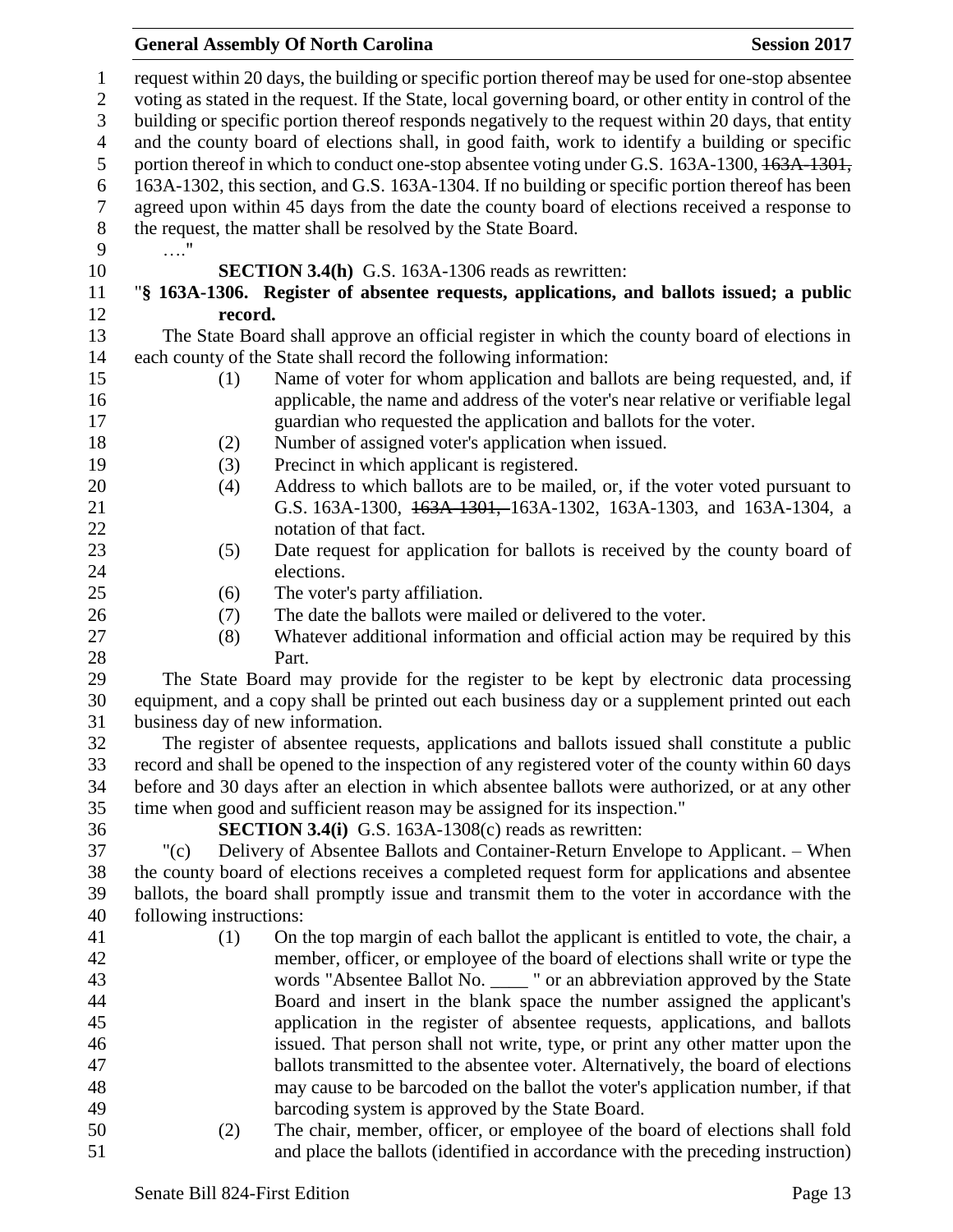|                          |              | <b>General Assembly Of North Carolina</b>                                                                                                                                                                                                    | <b>Session 2017</b> |
|--------------------------|--------------|----------------------------------------------------------------------------------------------------------------------------------------------------------------------------------------------------------------------------------------------|---------------------|
| 1<br>$\overline{2}$<br>3 |              | in a container-return envelope and write or type in the appropriate blanks<br>thereon, in accordance with the terms of G.S. 163A-1307(b), the absentee<br>voter's name, the absentee voter's application number, and the designation of      |                     |
| $\overline{4}$<br>5<br>6 |              | the precinct in which the voter is registered. If the ballot is barcoded under<br>this section, the envelope may be barcoded rather than having the actual<br>number appear. The person placing the ballots in the envelopes shall leave the |                     |
| $\tau$                   |              | container-return envelope holding the ballots unsealed.                                                                                                                                                                                      |                     |
| $8\,$                    | (3)          | The chair, member, officer, or employee of the board of elections shall then                                                                                                                                                                 |                     |
| 9                        |              | place the unsealed container-return envelope holding the ballots together with                                                                                                                                                               |                     |
| 10                       |              | printed instructions for voting and returning the ballots, in an envelope                                                                                                                                                                    |                     |
| 11                       |              | addressed to the voter at the post office address stated in the request, seal the                                                                                                                                                            |                     |
| 12                       |              | envelope, and mail it at the expense of the county board of elections: Provided,                                                                                                                                                             |                     |
| 13                       |              | that in case of a request received after 5:00 p.m. on the Tuesday before the                                                                                                                                                                 |                     |
| 14<br>15                 |              | election under the provisions of subsection (b) of this section, in lieu of<br>transmitting the ballots to the voter in person or by mail, the chair, member,                                                                                |                     |
| 16                       |              | officer, or employee of the board of elections may deliver the sealed envelope                                                                                                                                                               |                     |
| 17                       |              | containing the instruction sheet and the container-return envelope holding the                                                                                                                                                               |                     |
| 18                       |              | ballots to a near relative or verifiable legal guardian of the voter.                                                                                                                                                                        |                     |
| 19                       |              | The county board of elections may receive completed written request forms for applications                                                                                                                                                   |                     |
| 20                       |              | at any time prior to the election but shall not mail applications and ballots to the voter or issue                                                                                                                                          |                     |
| 21                       |              | applications and ballots in person earlier than 60 days prior to the statewide general election in                                                                                                                                           |                     |
| 22                       |              | an even-numbered year, or earlier than 50 days prior to any other election, except as provided in                                                                                                                                            |                     |
| 23                       |              | G.S. 163A-1300, 163A-1301, 163A-1302, 163A-1303, and 163A-1304. No election official shall                                                                                                                                                   |                     |
| 24                       |              | issue applications for absentee ballots except in compliance with this Part."                                                                                                                                                                |                     |
| 25                       |              | <b>SECTION 3.4(j)</b> G.S. 163A-1310(c) reads as rewritten:                                                                                                                                                                                  |                     |
| 26                       | "(c)         | For purposes of this section, "Delivered in person" includes delivering the ballot to                                                                                                                                                        |                     |
| 27                       |              | an election official at a one-stop voting site under G.S. 163A-1300, 163A-1301, 163A-1302,                                                                                                                                                   |                     |
| 28                       |              | 163A-1303, and 163A-1304 during any time that site is open for voting. The ballots shall be kept                                                                                                                                             |                     |
| 29                       |              | securely and delivered by election officials at that site to the county board of elections office for                                                                                                                                        |                     |
| 30                       | processing." |                                                                                                                                                                                                                                              |                     |
| 31                       |              | <b>SECTION 3.4(k)</b> G.S. 163A-1315 reads as rewritten:                                                                                                                                                                                     |                     |
| 32                       |              | "§ 163A-1315. Counting absentee ballots by county board of elections.                                                                                                                                                                        |                     |
| 33                       |              | All absentee ballots returned to the county board of elections in the container-return                                                                                                                                                       |                     |
| 34<br>35<br>36           | provided.    | envelopes shall be retained by the board to be counted by the county board of elections as herein                                                                                                                                            |                     |
| 37                       | .<br>(6)     | As each ballot envelope is opened, the board shall cause to be entered into a                                                                                                                                                                |                     |
| 38                       |              | pollbook designated "Pollbook of Absentee Voters" the name of the absentee                                                                                                                                                                   |                     |
| 39                       |              | voter, or if the pollbook is computer-generated, the board shall check off the                                                                                                                                                               |                     |
| 40                       |              | name. Preserving secrecy, the ballots shall be placed in the appropriate ballot                                                                                                                                                              |                     |
| 41                       |              | boxes, at least one of which shall be provided for each type of ballot. The                                                                                                                                                                  |                     |
| 42                       |              | "Pollbook of Absentee Voters" shall also contain the names of all persons who                                                                                                                                                                |                     |
| 43                       |              | voted under G.S. 163A-1300, 463A-1301, 163A-1302, 163A-1303, and                                                                                                                                                                             |                     |
| 44                       |              | 163A-1304, but those names may be printed by computer for inclusion in the                                                                                                                                                                   |                     |
| 45                       |              | pollbook.                                                                                                                                                                                                                                    |                     |
| 46                       |              | After all ballots have been placed in the boxes, the counting process shall                                                                                                                                                                  |                     |
| 47                       |              | begin.                                                                                                                                                                                                                                       |                     |
| 48                       |              | If one-stop ballots under G.S. 163A-1300, 163A-1301, 163A-1302,                                                                                                                                                                              |                     |
| 49<br>50                 |              | 163A-1303, and 163A-1304 are counted electronically, that count shall<br>commence at the time the polls close. If one-stop ballots are paper ballots                                                                                         |                     |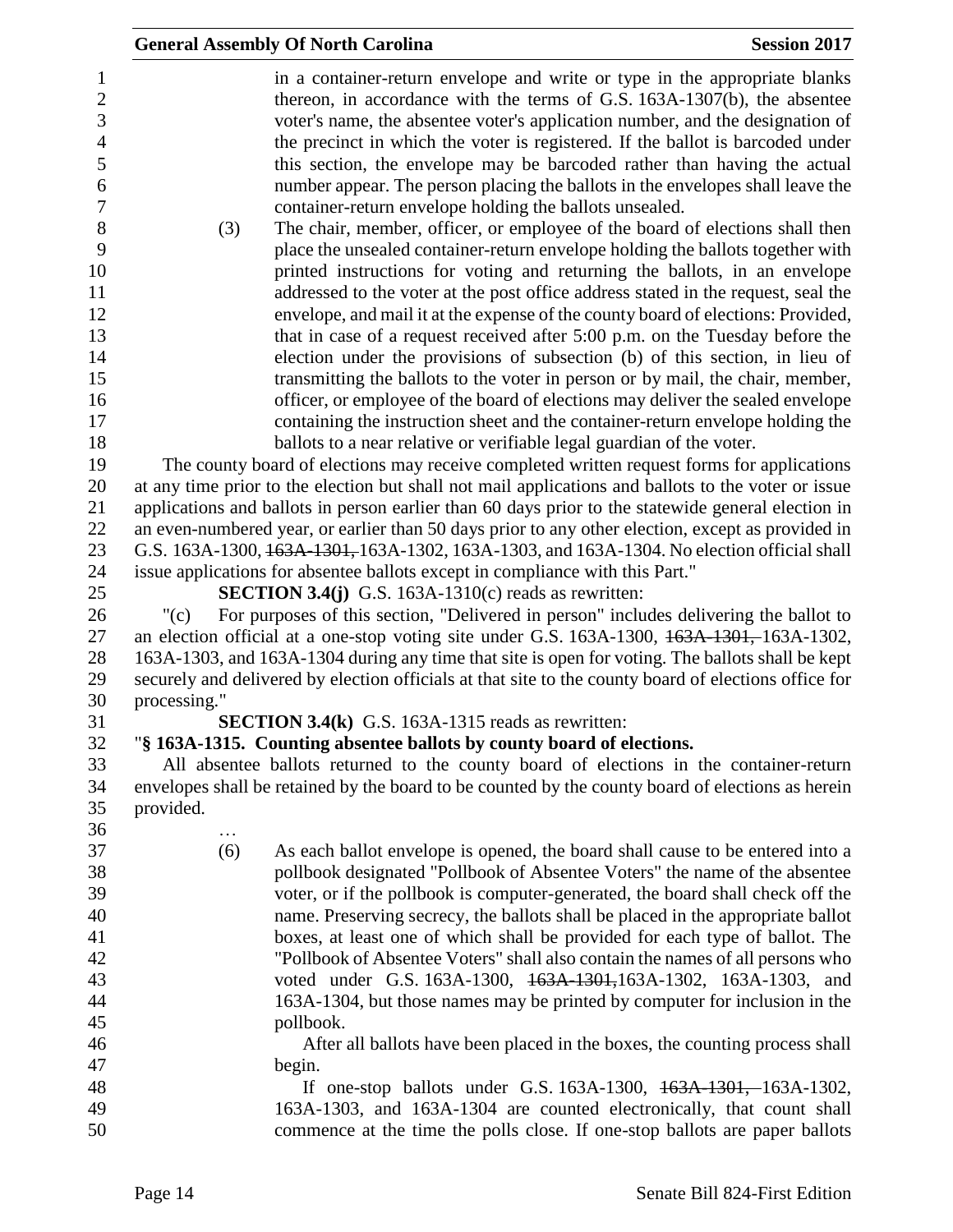| <b>General Assembly Of North Carolina</b> |               |                                                                              |                                                                                                                                                                                                                                                                                                                                                                                                                                                                                                                                                                                                                                                                                                                                                                                                                                                                                                                                                                                                                                                                                                                                                                                                                                                        | <b>Session 2017</b> |  |  |
|-------------------------------------------|---------------|------------------------------------------------------------------------------|--------------------------------------------------------------------------------------------------------------------------------------------------------------------------------------------------------------------------------------------------------------------------------------------------------------------------------------------------------------------------------------------------------------------------------------------------------------------------------------------------------------------------------------------------------------------------------------------------------------------------------------------------------------------------------------------------------------------------------------------------------------------------------------------------------------------------------------------------------------------------------------------------------------------------------------------------------------------------------------------------------------------------------------------------------------------------------------------------------------------------------------------------------------------------------------------------------------------------------------------------------|---------------------|--|--|
| (7)<br>$\ldots$ "                         |               | and 163A-1304.                                                               | counted manually, that count shall commence at the same time as other<br>absentee ballots are counted.<br>If a challenge transmitted to the board on canvass day by a chief judge is<br>sustained, the ballots challenged and sustained shall be withdrawn from the<br>appropriate boxes, as provided in G.S. 163A-916(e).<br>As soon as the absentee ballots have been counted and the names of the<br>absentee voters entered in the pollbook as required herein, the board members<br>and assistants employed to count the absentee ballots shall each sign the<br>pollbook immediately beneath the last absentee voter's name entered therein.<br>The county board of elections shall be responsible for the safekeeping of the<br>pollbook of absentee voters.<br>Upon completion of the counting process the board members shall cause the<br>results of the tally to be entered on the absentee abstract prescribed by the<br>State Board. The abstract shall be signed by the members of the board in<br>attendance and the original mailed immediately to the State Board. The county<br>board of elections may have a separate count on the abstract for one-stop<br>absentee ballots under G.S. 163A-1300, 163A-1301, 163A-1302, 163A-1303, |                     |  |  |
|                                           |               |                                                                              | <b>SECTION 3.4(I)</b> G.S. 163A-1368 reads as rewritten:                                                                                                                                                                                                                                                                                                                                                                                                                                                                                                                                                                                                                                                                                                                                                                                                                                                                                                                                                                                                                                                                                                                                                                                               |                     |  |  |
|                                           |               |                                                                              | "§ 163A-1368. Absentee voting at office of board of elections.                                                                                                                                                                                                                                                                                                                                                                                                                                                                                                                                                                                                                                                                                                                                                                                                                                                                                                                                                                                                                                                                                                                                                                                         |                     |  |  |
|                                           |               |                                                                              | Notwithstanding any other provisions of this Subchapter, any covered voter under this Part                                                                                                                                                                                                                                                                                                                                                                                                                                                                                                                                                                                                                                                                                                                                                                                                                                                                                                                                                                                                                                                                                                                                                             |                     |  |  |
|                                           |               |                                                                              | shall be permitted to vote an absentee ballot pursuant to G.S. 163A-1300, 163A-1301,                                                                                                                                                                                                                                                                                                                                                                                                                                                                                                                                                                                                                                                                                                                                                                                                                                                                                                                                                                                                                                                                                                                                                                   |                     |  |  |
|                                           |               |                                                                              | 163A-1302, 163A-1303, and 163A-1304 if the covered voter has not already voted an absentee                                                                                                                                                                                                                                                                                                                                                                                                                                                                                                                                                                                                                                                                                                                                                                                                                                                                                                                                                                                                                                                                                                                                                             |                     |  |  |
|                                           |               |                                                                              | ballot which has been returned to the board of elections, and if the covered voter will not be in                                                                                                                                                                                                                                                                                                                                                                                                                                                                                                                                                                                                                                                                                                                                                                                                                                                                                                                                                                                                                                                                                                                                                      |                     |  |  |
|                                           |               |                                                                              | the county on the day of the primary or election.                                                                                                                                                                                                                                                                                                                                                                                                                                                                                                                                                                                                                                                                                                                                                                                                                                                                                                                                                                                                                                                                                                                                                                                                      |                     |  |  |
|                                           |               |                                                                              | In the event an absentee application or ballot has already been mailed to the covered voter                                                                                                                                                                                                                                                                                                                                                                                                                                                                                                                                                                                                                                                                                                                                                                                                                                                                                                                                                                                                                                                                                                                                                            |                     |  |  |
|                                           |               |                                                                              | applying to vote pursuant to G.S. 163A-1300, 163A-1301, 163A-1302, 163A-1303, and                                                                                                                                                                                                                                                                                                                                                                                                                                                                                                                                                                                                                                                                                                                                                                                                                                                                                                                                                                                                                                                                                                                                                                      |                     |  |  |
|                                           |               |                                                                              | 163A-1304, the board of elections shall void the application and ballot unless the voted absentee                                                                                                                                                                                                                                                                                                                                                                                                                                                                                                                                                                                                                                                                                                                                                                                                                                                                                                                                                                                                                                                                                                                                                      |                     |  |  |
|                                           |               |                                                                              | ballot has been received by the board of elections. The covered voter shall be eligible to vote<br>pursuant to G.S. 163A-1300, 163A-1301, 163A-1302, 163A-1303, and 163A-1304 no later than                                                                                                                                                                                                                                                                                                                                                                                                                                                                                                                                                                                                                                                                                                                                                                                                                                                                                                                                                                                                                                                            |                     |  |  |
|                                           |               |                                                                              | 5:00 P.M. on the day next preceding the primary, second primary or election."                                                                                                                                                                                                                                                                                                                                                                                                                                                                                                                                                                                                                                                                                                                                                                                                                                                                                                                                                                                                                                                                                                                                                                          |                     |  |  |
|                                           |               |                                                                              | <b>SECTION 3.4(m)</b> G.S. 163A-1411(41) reads as rewritten:                                                                                                                                                                                                                                                                                                                                                                                                                                                                                                                                                                                                                                                                                                                                                                                                                                                                                                                                                                                                                                                                                                                                                                                           |                     |  |  |
| "(41)                                     |               |                                                                              | The term "electioneering communication" means any broadcast, cable, or                                                                                                                                                                                                                                                                                                                                                                                                                                                                                                                                                                                                                                                                                                                                                                                                                                                                                                                                                                                                                                                                                                                                                                                 |                     |  |  |
|                                           |               | satellite communication, or mass mailing, or telephone bank that has all the |                                                                                                                                                                                                                                                                                                                                                                                                                                                                                                                                                                                                                                                                                                                                                                                                                                                                                                                                                                                                                                                                                                                                                                                                                                                        |                     |  |  |
|                                           |               |                                                                              | following characteristics:                                                                                                                                                                                                                                                                                                                                                                                                                                                                                                                                                                                                                                                                                                                                                                                                                                                                                                                                                                                                                                                                                                                                                                                                                             |                     |  |  |
|                                           | a.            |                                                                              | Refers to a clearly identified candidate for elected office.                                                                                                                                                                                                                                                                                                                                                                                                                                                                                                                                                                                                                                                                                                                                                                                                                                                                                                                                                                                                                                                                                                                                                                                           |                     |  |  |
|                                           | $\mathbf b$ . |                                                                              | In the case of the general election in November of the even-numbered                                                                                                                                                                                                                                                                                                                                                                                                                                                                                                                                                                                                                                                                                                                                                                                                                                                                                                                                                                                                                                                                                                                                                                                   |                     |  |  |
|                                           |               |                                                                              | year is aired or transmitted after September 7 of that year, and in the                                                                                                                                                                                                                                                                                                                                                                                                                                                                                                                                                                                                                                                                                                                                                                                                                                                                                                                                                                                                                                                                                                                                                                                |                     |  |  |
|                                           |               |                                                                              | case of any other election is aired or transmitted within 60 days of the                                                                                                                                                                                                                                                                                                                                                                                                                                                                                                                                                                                                                                                                                                                                                                                                                                                                                                                                                                                                                                                                                                                                                                               |                     |  |  |
|                                           |               |                                                                              | time set for absentee voting to begin pursuant to G.S. 163A-1300,                                                                                                                                                                                                                                                                                                                                                                                                                                                                                                                                                                                                                                                                                                                                                                                                                                                                                                                                                                                                                                                                                                                                                                                      |                     |  |  |
|                                           |               |                                                                              | 163A-1301, 163A-1302, 163A-1303, and 163A-1304 in an election                                                                                                                                                                                                                                                                                                                                                                                                                                                                                                                                                                                                                                                                                                                                                                                                                                                                                                                                                                                                                                                                                                                                                                                          |                     |  |  |
|                                           |               |                                                                              | for that office.                                                                                                                                                                                                                                                                                                                                                                                                                                                                                                                                                                                                                                                                                                                                                                                                                                                                                                                                                                                                                                                                                                                                                                                                                                       |                     |  |  |
|                                           | c.            | 1.                                                                           | May be received by either:<br>50,000 or more individuals in the State in an election for                                                                                                                                                                                                                                                                                                                                                                                                                                                                                                                                                                                                                                                                                                                                                                                                                                                                                                                                                                                                                                                                                                                                                               |                     |  |  |
|                                           |               |                                                                              | statewide office or 7,500 or more individuals in any other                                                                                                                                                                                                                                                                                                                                                                                                                                                                                                                                                                                                                                                                                                                                                                                                                                                                                                                                                                                                                                                                                                                                                                                             |                     |  |  |
|                                           |               |                                                                              | election if in the form of broadcast, cable, or satellite                                                                                                                                                                                                                                                                                                                                                                                                                                                                                                                                                                                                                                                                                                                                                                                                                                                                                                                                                                                                                                                                                                                                                                                              |                     |  |  |
|                                           |               |                                                                              | communication.                                                                                                                                                                                                                                                                                                                                                                                                                                                                                                                                                                                                                                                                                                                                                                                                                                                                                                                                                                                                                                                                                                                                                                                                                                         |                     |  |  |
|                                           |               | 2.                                                                           | 20,000 or more households, cumulative per election, in a                                                                                                                                                                                                                                                                                                                                                                                                                                                                                                                                                                                                                                                                                                                                                                                                                                                                                                                                                                                                                                                                                                                                                                                               |                     |  |  |
|                                           |               |                                                                              | statewide election or 2,500 households, cumulative per                                                                                                                                                                                                                                                                                                                                                                                                                                                                                                                                                                                                                                                                                                                                                                                                                                                                                                                                                                                                                                                                                                                                                                                                 |                     |  |  |